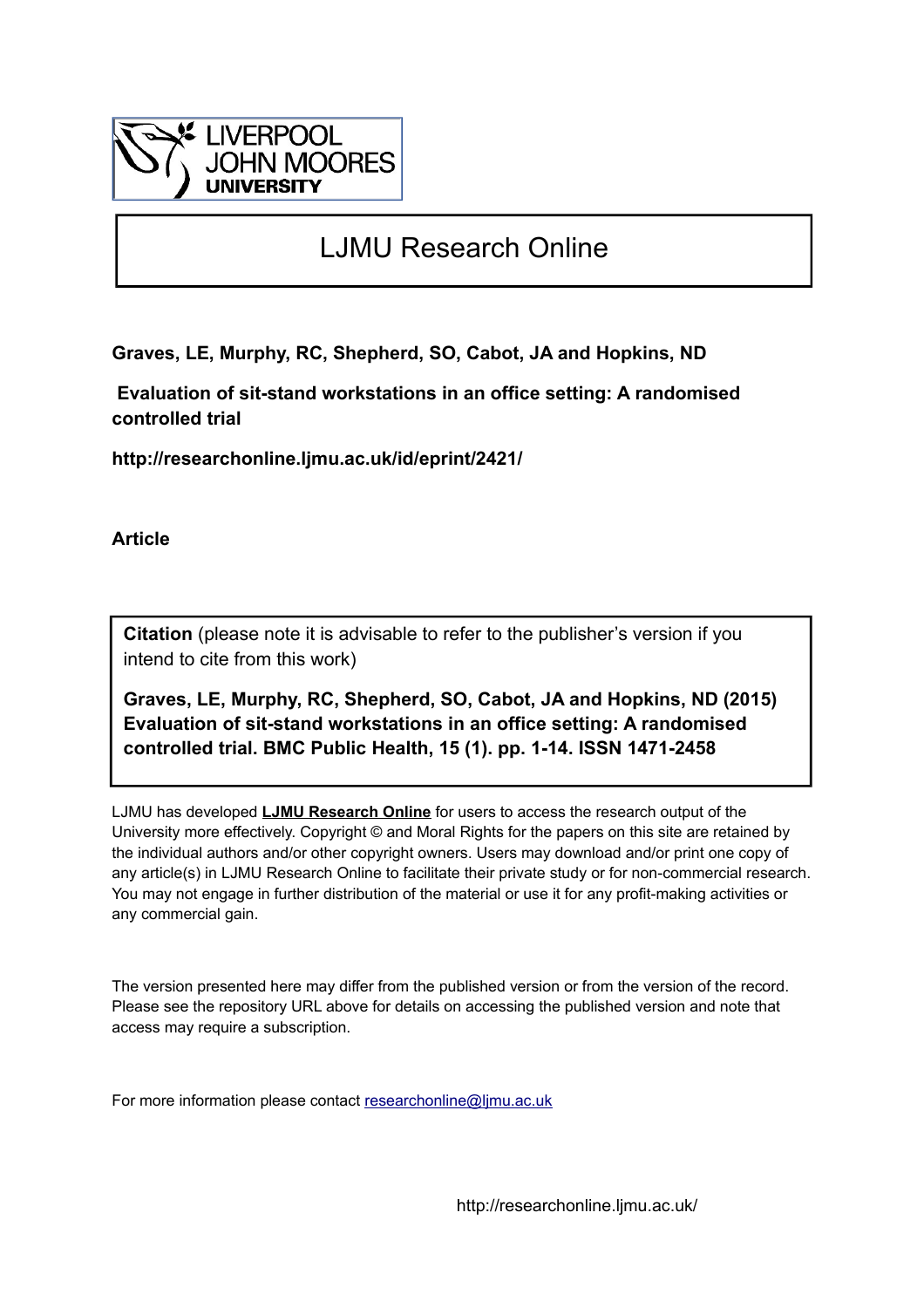### **RESEARCH ARTICLE Example 2008 CONSIDERING CONSIDERING CONSIDERING CONSIDERING CONSIDERING CONSIDERING CONSIDERING CONSIDERING CONSIDERING CONSIDERING CONSIDERING CONSIDERING CONSIDERING CONSIDERING CONSIDERING CONSIDE**



CrossMark

# Evaluation of sit-stand workstations in an office setting: a randomised controlled trial

Lee E. F. Graves<sup>1,2\*</sup>, Rebecca C. Murphy<sup>1</sup>, Sam O. Shepherd<sup>1</sup>, Josephine Cabot<sup>1</sup> and Nicola D. Hopkins<sup>1</sup>

#### Abstract

**Background:** Excessive sitting time is a risk factor for cardiovascular disease mortality and morbidity independent of physical activity. This aim of this study was to evaluate the impact of a sit-stand workstation on sitting time, and vascular, metabolic and musculoskeletal outcomes in office workers, and to investigate workstation acceptability and feasibility.

Methods: A two-arm, parallel-group, individually randomised controlled trial was conducted in one organisation. Participants were asymptomatic full-time office workers aged ≥18 years. Each participant in the intervention arm had a sit-stand workstation installed on their workplace desk for 8 weeks. Participants in the control arm received no intervention. The primary outcome was workplace sitting time, assessed at 0, 4 and 8 weeks by an ecological momentary assessment diary. Secondary behavioural, cardiometabolic and musculoskeletal outcomes were assessed. Acceptability and feasibility were assessed via questionnaire and interview. ANCOVA and magnitude-based inferences examined intervention effects relative to controls at 4 and 8 weeks. Participants and researchers were not blind to group allocation.

**Results:** Forty-seven participants were randomised (intervention  $n = 26$ ; control  $n = 21$ ). Relative to the control group at 8 weeks, the intervention group had a beneficial decrease in sitting time (−80.2 min/8-h workday (95 % CI = −129.0,  $-31.4$ );  $p = 0.002$ ), increase in standing time (72.9 min/8-h workday (21.2, 124.6);  $p = 0.007$ ) and decrease in total cholesterol (−0.40 mmol/L (−0.79, −0.003); p = 0.049). No harmful changes in musculoskeletal discomfort/pain were observed relative to controls, and beneficial changes in flow-mediated dilation and diastolic blood pressure were observed. Most participants self-reported that the workstation was easy to use and their work-related productivity did not decrease when using the device. Factors that negatively influenced workstation use were workstation design, the social environment, work tasks and habits.

**Conclusion:** Short-term use of a feasible sit-stand workstation reduced daily sitting time and led to beneficial improvements in cardiometabolic risk parameters in asymptomatic office workers. These findings imply that if the observed use of the sit-stand workstations continued over a longer duration, sit-stand workstations may have important ramifications for the prevention and reduction of cardiometabolic risk in a large proportion of the working population.

Trial registration: ClinicalTrials.gov [NCT02496507.](https://clinicaltrials.gov/ct2/show/NCT02496507)

Keywords: Sitting, Intervention, Desks, Workplace, Cardiovascular, Metabolic, Qualitative

<sup>&</sup>lt;sup>2</sup> Research Institute for Sport and Exercise Science, Physical Activity Exchange, Liverpool John Moores University, 62 Great Crosshall Street, Liverpool L3 2AT, UK



© 2015 Graves et al. Open Access This article is distributed under the terms of the Creative Commons Attribution 4.0 International License [\(http://creativecommons.org/licenses/by/4.0/](http://creativecommons.org/licenses/by/4.0/)), which permits unrestricted use, distribution, and reproduction in any medium, provided you give appropriate credit to the original author(s) and the source, provide a link to the Creative Commons license, and indicate if changes were made. The Creative Commons Public Domain Dedication waiver [\(http://creativecommons.org/publicdomain/zero/1.0/](http://creativecommons.org/publicdomain/zero/1.0/)) applies to the data made available in this article, unless otherwise stated.

<sup>\*</sup> Correspondence: [l.e.graves@ljmu.ac.uk](mailto:l.e.graves@ljmu.ac.uk) <sup>1</sup>

<sup>&</sup>lt;sup>1</sup> Research Institute for Sport and Exercise Science, Liverpool John Moores University, Liverpool, UK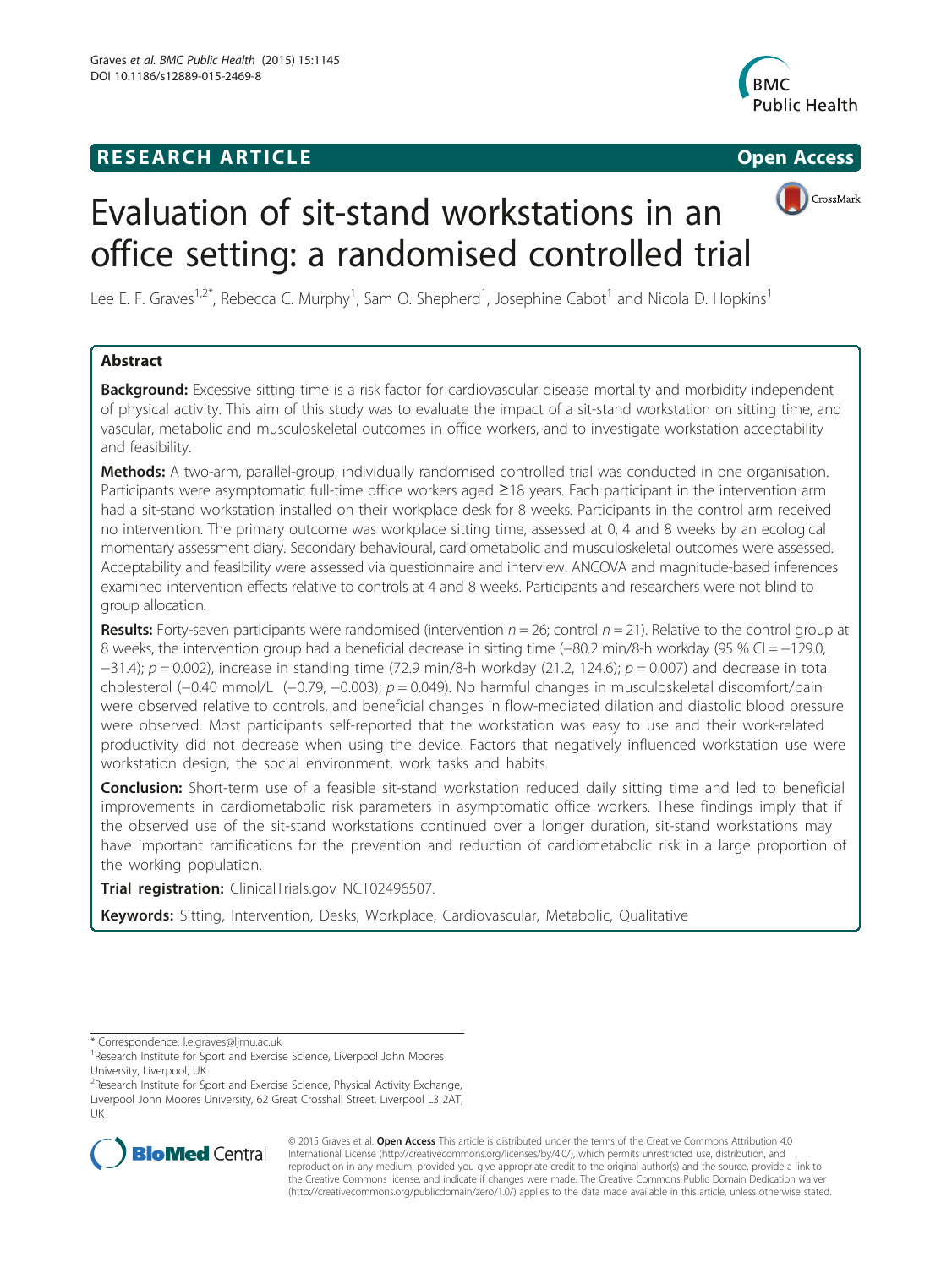#### Background

Office-based workers can spend as much as 10–11 h of a working day in a seated static posture [[1\]](#page-13-0), which represents an ergonomic hazard in the physical work environment [\[2](#page-13-0)]. Prolonged sitting and total sitting time are associated with poor metabolic health [\[3](#page-13-0)], greater risk of chronic diseases [[4\]](#page-13-0) and premature mortality [[5\]](#page-13-0). Office workers are therefore at increased risk of the negative health outcomes associated with excessive sitting including obesity, insulin resistance, cardiovascular disease, depression and chronic back and neck pain [\[6](#page-13-0)]. The preventative role of moderate-to-vigorous physical activity in the development of these conditions is irrefutable [\[7](#page-13-0)]. Critically however, the association between sitting time and poor health remains after accounting for moderateto-vigorous physical activity [[6\]](#page-13-0). This presents a compelling rationale for public health programmes that target sitting reduction in the workplace, as supported by a recent expert statement [\[8](#page-13-0)]. Such programmes may also help organisations reduce costs associated with healthcare and absenteeism [\[8](#page-13-0)].

The metabolic impact of breaking up prolonged sitting with standing or light activity has been investigated in acute, lab-based studies. Findings indicate favourable changes in postprandial glucose and insulin excursions [[9, 10\]](#page-13-0), suggesting there is potential for long-term sit reduction interventions to significantly impact metabolic disease risk. Two randomised controlled trials (RCTs) have attempted to elucidate the impact of reduced workplace sitting on surrogate health markers in workers [\[11](#page-13-0), [12\]](#page-13-0). Reduced sitting time caused positive changes in high-density lipoprotein (HDL) cholesterol concentrations following 3 months of using a sit-stand workstation [\[11](#page-13-0)], however no changes in fasting blood glucose, triglyceride and total cholesterol concentrations were reported [[11](#page-13-0), [12](#page-13-0)]. This paucity of literature suggests more research is warranted to better understand the metabolic effects of reduced workplace sitting.

Although epidemiological evidence clearly highlights the link between sitting time and cardiovascular morbidity and mortality [[5, 13, 14\]](#page-13-0), the cardiovascular effects of reducing sitting are yet to be assessed or confirmed experimentally. Endothelial dysfunction, an early sign of atherosclerotic disease, is considered a manifestation of the compound impact of traditional risk factors. Importantly, endothelial dysfunction strongly and independently predicts cardiovascular events [[15, 16](#page-13-0)] and is reversed by interventions known to diminish cardiovascular risk [[17](#page-13-0)–[19\]](#page-13-0). Assessment of endothelial function allows presence and magnitude of cardiovascular risk to be quantified prior to the development of overt disease and in response to interventions targeting sitting time.

The sustainability of sit-stand workstations will be determined by many factors, including feasibility and the impact on work performance and practices. Some, albeit limited evidence demonstrates inter-participant variation in the way that sit-stand workstations are utilised in offices [[20, 21\]](#page-13-0) and knowledge concerning feasibility and acceptability of sit-to-stand workstations is suggestive of inter-participant variation in determinants of initiation, maintenance and discontinued use [\[20](#page-13-0)–[22\]](#page-13-0). To date, no trial has qualitatively assessed the acceptability and feasibility of sit-stand workstations and associated quantitative changes in behaviour, and markers of vascular and metabolic disease risk in office workers. This data would significantly add to the literature by providing a more comprehensive understanding of the potential for sitstand workstations to be accepted and used in large-scale workplace health programmes.

The aim of this 8-week intervention was to evaluate changes in workplace sitting following installation of a sit-stand workstation, compared to normal working conditions. Associated effects on vascular and metabolic disease risk markers were evaluated, as was the acceptability and feasibility of sit-stand workstations in a real office setting.

#### Method

#### Study design

Data for this two-arm parallel-group RCT was collected between October-December 2013. Treatment arms included a sit-stand workstation intervention group (each participant received a sit-stand workstation) and a control group (usual practice). Liverpool John Moores University ethically approved the trial. Participants and researchers were not blinded to group allocation.

#### Recruitment

#### Organisation level

Office workers from one organisation (Liverpool John Moores University, Liverpool, UK) were approached by the research team in August-September 2013. Consent was sought from 11 departmental managers for employee recruitment, installation of sit-stand workstations, study contact and laboratory visits during work time (Fig. [1\)](#page-3-0). Departments were located across four buildings with varying office layout (open-plan, individual offices or a combination). Employees within the approached departments were predominantly administrative staff.

#### Individual level

Via an email from the research team, all employees in consenting departments received an overview of the study and participant information sheet, and were invited to a study information session (two sessions were organised per department). Employees were given 2 weeks to express interest. Interested employees were screened for the following eligibility criteria by the research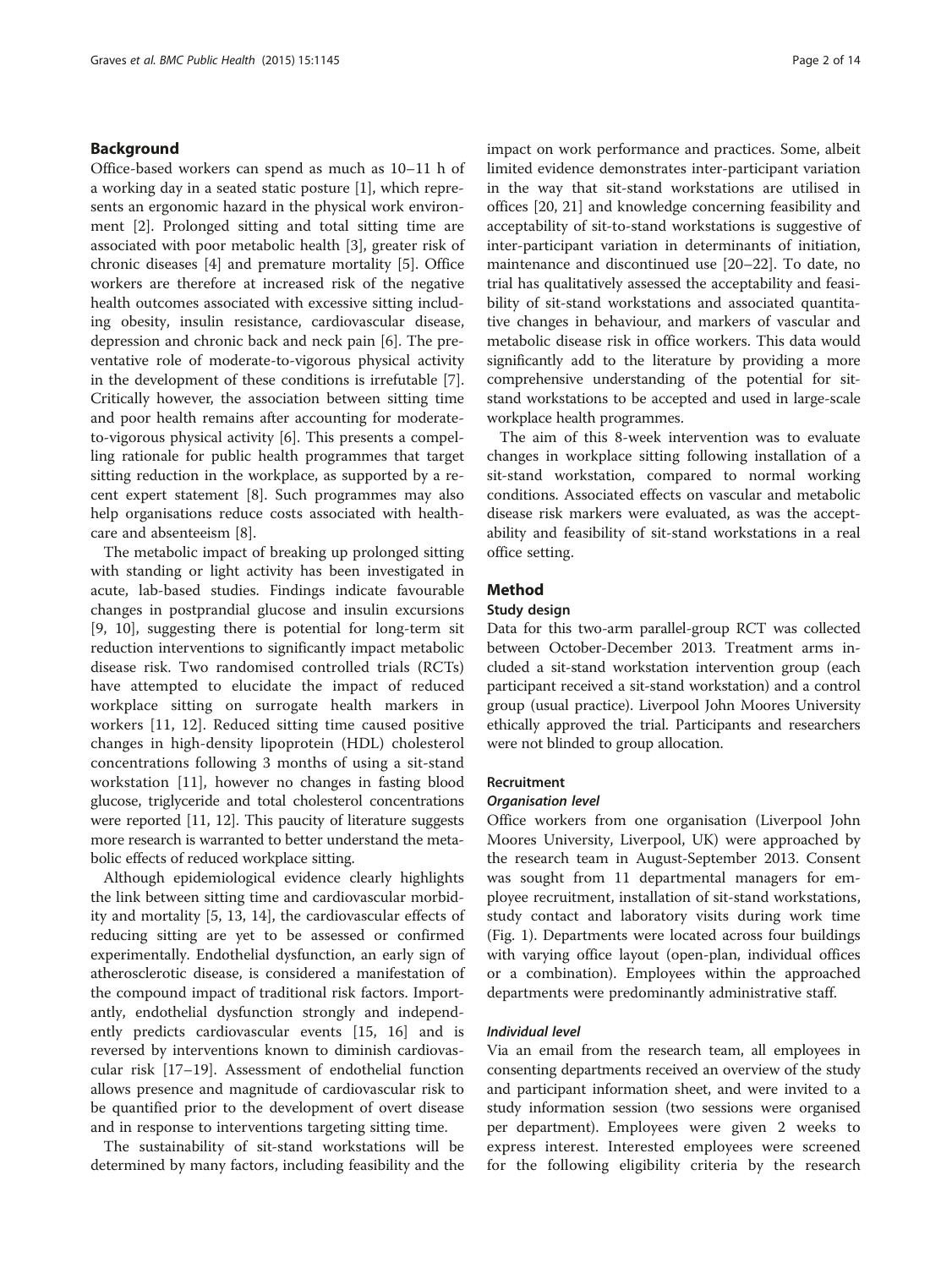<span id="page-3-0"></span>

team via telephone: a) full-time member of staff, b) access to a work telephone and desktop computer with internet, c) no cardiovascular or metabolic disease, d) not taking any medication, e) not pregnant and, f) no planned absence  $>1$  week during the trial. If inclusion criteria were met, written informed consent was obtained and baseline assessments scheduled. There was no racial or gender bias in the selection of participants.

#### Group assignment and intervention

Following baseline assessments, participants were assigned by one member of the research team to a treatment arm using a randomised block design [\[23](#page-13-0)] and random number table. Departments served as blocks and participants within departments were randomly assigned at the individual-level to an arm [[23](#page-13-0)]. Assignment of individual participants within each department alternated between arms (i.e. intervention, control, intervention, control…).

#### Intervention group

After baseline assessments, each participant had a sitstand workstation installed on their existing workplace desk. A single (manufacturer's suggested retail price £360) or dual (£375) monitor WorkFit-A with Worksurface + workstation was installed, dependent on the number of monitors the participant had. The computer monitor(s) and keyboard were housed on the workstation and the workstation could be quickly raised up and down by hand to enable seated or standing work. Participants were not prescribed an amount of time to use the station. Ergotron Ltd ([www.ergotron.com\)](http://www.ergotron.com/) provided and installed the workstations in the standing position and gave participants basic face-to-face training and ergonomic information on correct workstation use. Participants received a web link to manufacturer ergonomic guidelines via an email from the research team [\(http://www.ergotron.com/tabid/305/](http://www.ergotron.com/tabid/305/language/en-AU/Default.aspx) [language/en-AU/Default.aspx](http://www.ergotron.com/tabid/305/language/en-AU/Default.aspx)). No other behaviour change techniques were delivered, other than provision of the workstation. After end-intervention data collection, manufacturer staff uninstalled the workstations.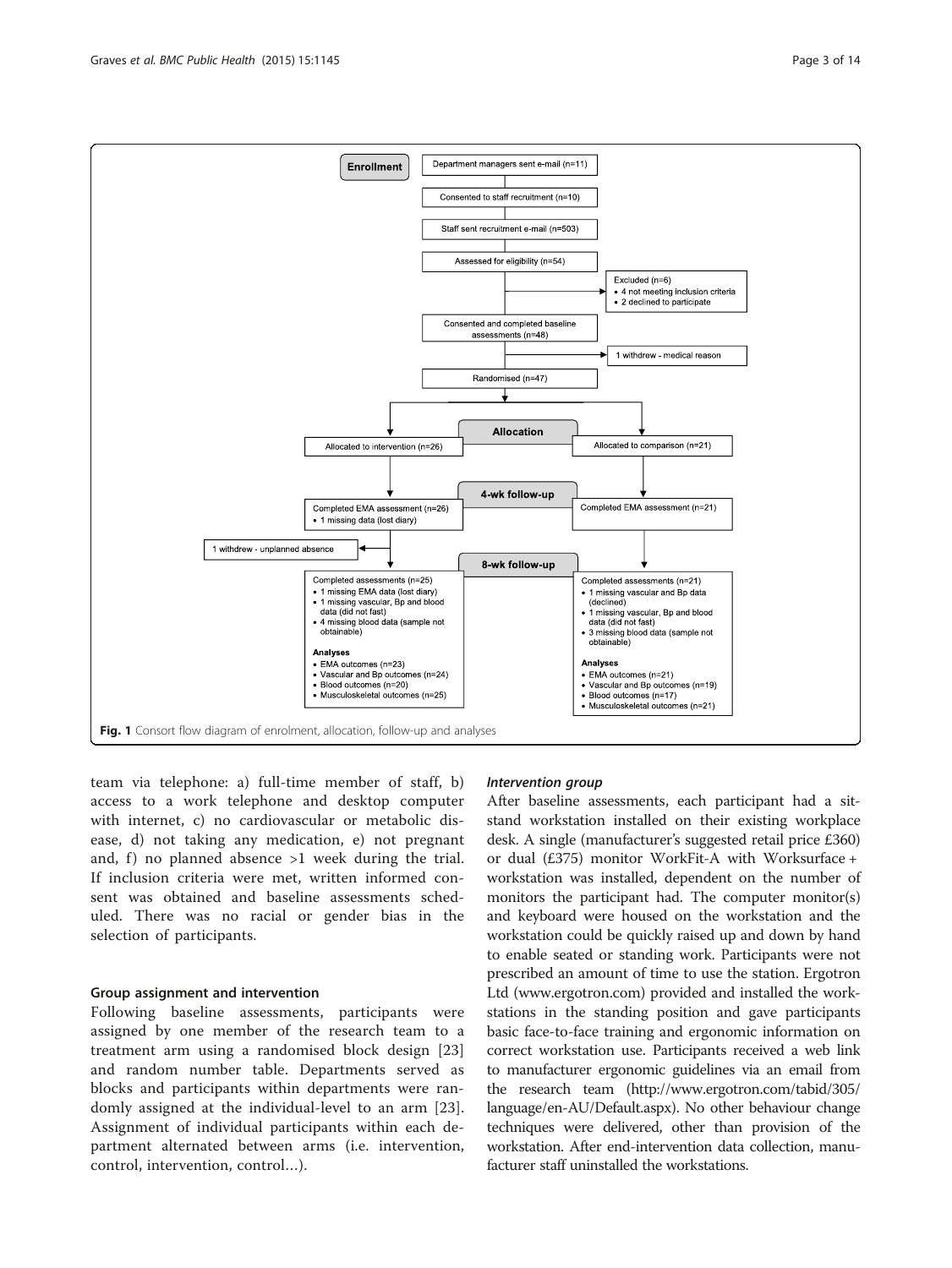#### Control group

Participants were asked to maintain their normal work practices and received no intervention. Participants were offered the opportunity to have a sit-stand workstation installed for 8 weeks after all data collection.

#### Data collection

At baseline, 4 weeks (mid-intervention) and 8 weeks (endintervention), participants' office-based behaviours were assessed via ecological momentary assessment (EMA) diaries. At baseline and 8 weeks, participants attended University laboratories in the morning for individual assessments. Prior to laboratory visits, participants were required to fast for a minimum of 8 h, avoid the consumption of alcohol for 12 h, and avoid strenuous exercise for 24 h.

#### Outcome measures

#### Sitting, standing and walking time

The EMA diary assessed time spent sitting (primary outcome), standing, walking and in other activities during work hours over 5 days (Monday-Friday). At 15-minute intervals participants used a paper-based diary to record their main behaviour in response to the question: "What are you doing right now?" The behaviour options were sitting, standing, walking or other. If other was selected, participants were instructed to write the activity they were doing. EMA has been reported successfully in recent behavioural research [\[24](#page-13-0), [25\]](#page-13-0), including workplace research [[26\]](#page-13-0). To promote compliance and minimise data loss, participants used the EMA diary to record the time they started and finished work each day, and consenting participants received one prompt to complete the diary via text and/or email at the start of each day from the research team.

Time spent in each behaviour per day (minutes/day: sitting, standing, walking, other) was estimated by multiplying the frequency of recordings by 15, based on the assumption that each behaviour episode occurred for the entire 15 min [[25\]](#page-13-0). This method is assumed to provide valid estimates of time spent in behaviour categories when summed across a day, due to underestimation and overestimation errors cancelling each other out [\[27](#page-13-0)]. A diary day was considered valid if data entries were provided for ≥75 % of time spent at work  $(228/235$  days at baseline; 218/235 days at 4 weeks; 193/230 days at 8 weeks). Time spent in each behaviour was calculated for each valid day and means were calculated from valid days. In accordance with previous trials [[11, 12, 22](#page-13-0)] outcomes were standardised to an 8-hour work day to control for variations in work schedules [standardised minutes = outcome minutes \* 480/observed workplace minutes]. To be retained for analyses, participants had

to provide ≥2 valid days at each time point (met by 23 intervention and 21 control participants).

#### Vascular outcomes

Endothelial dysfunction is an early and integral manifestation of atherosclerotic disease [\[28\]](#page-13-0) that strongly and independently predicts cardiovascular events in asymptomatic adults [\[15\]](#page-13-0), and can be measured in the peripheral conduit arteries non-invasively using flow-mediated dilation (FMD). To this end, B-mode images of the brachial artery were obtained in longitudinal section at a reproducible point in the distal third of the upper arm using high resolution ultrasonography (Terason, t3000, Teratech) and a 10–12- MHz probe. Ultrasonic parameters were set to optimize the luminal-arterial wall interface with the focal zone set to the near wall. Once set, these parameters remained constant throughout the session and the probe was held in a constant position. Endothelium-dependent vasodilation was assessed by measuring FMD in response to 5 min of forearm ischaemia [\[29](#page-13-0)]. Briefly, a 1-min baseline measurement was taken, then a pneumatic rapid cuff inflator (Hokanson, Bellevue, U.S.A.), placed around the forearm distal to the humeral epicondyle, was inflated to 220 mmHg for 5 min [\[30\]](#page-13-0). Recording of the image ceased on inflation of the cuff and recommenced 30 s prior to deflation. Recording continued for a period of 3 min post cuff deflation [[30](#page-13-0)]. Data was analysed post hoc by custom designed automated edge-detection and wall-tracking software, the validity and reproducibility of which have been previously demonstrated [\[31\]](#page-13-0).

Carotid artery intima media thickness (cIMT) is an early subclinical marker of structural atherosclerosis. Increased cIMT independently predicts cardiovascular events, is correlated with cardiovascular risk factors [[32](#page-13-0)] and as such cIMT is commonly used as a surrogate marker of cardiovascular disease risk. cIMT was measured in the carotid artery using high resolution ultrasound from three different angles over six consecutive cardiac cycles. Subjects were instructed to turn the head laterally, by approximately 90° to the left, and the same investigator undertook all measurements to ensure head positioning and stability were maintained. The common carotid artery was measured 2 cm proximal to the bulbous. A two-dimensional image of the artery was obtained with the near and far wall of the artery displayed as two bright white lines separated by a hypoechogenic space. Post-test analysis was performed using custom designed automated edge-detection and wall-tracking software. A region of interest of at least 1 cm was taken on the first frame of every individual study, including both vessel walls. Detection of the near and far wall lumen edges and the far wall media-adventitia interface was performed on all subsequent frames. The distance from the leading edge of the first bright line of the far wall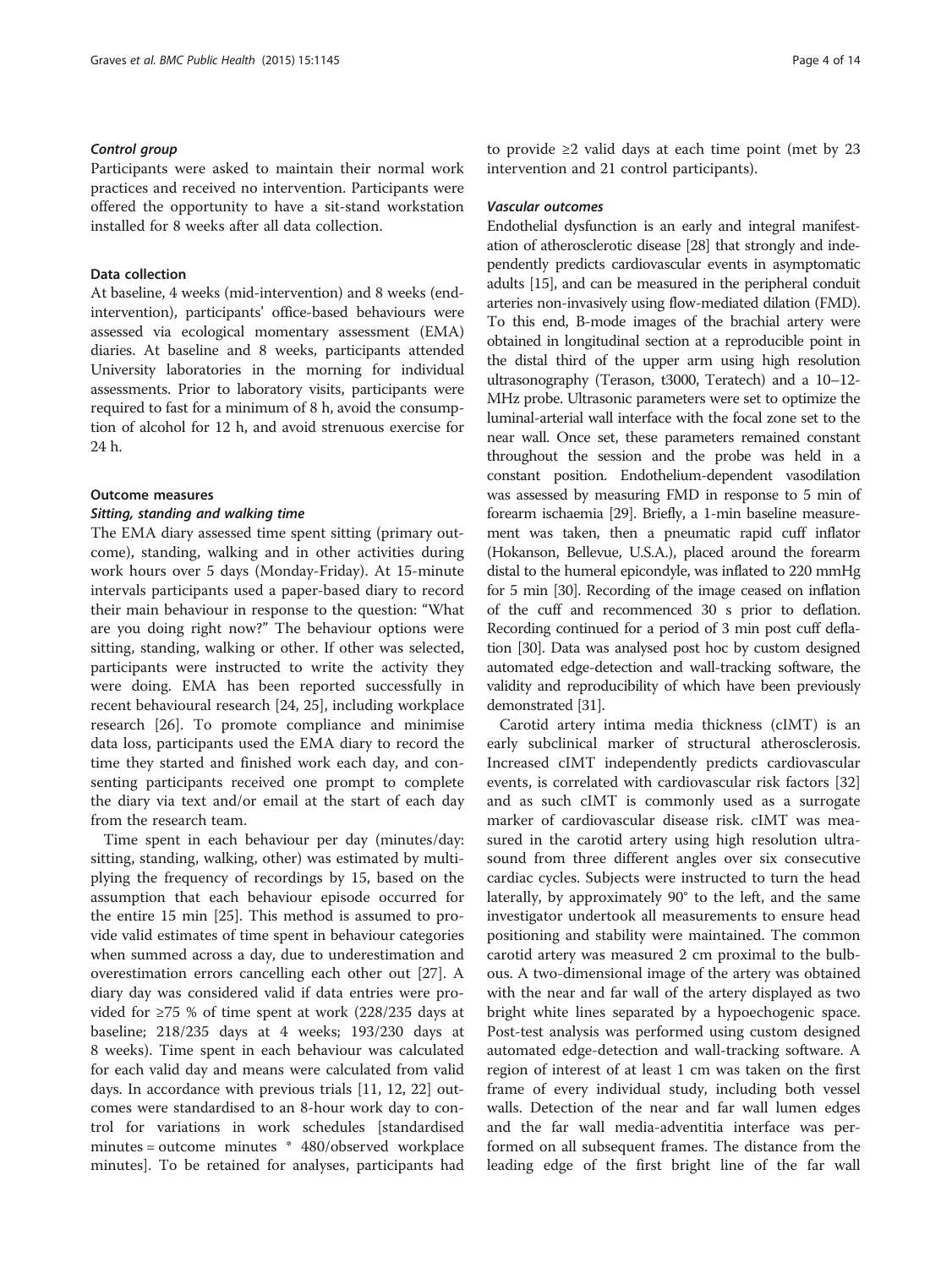(lumen-intima interface) to the leading edge of the second bright line (media-adventitia interface) indicated the cIMT [\[33\]](#page-13-0).

#### Blood sampling

Fasting blood samples were obtained from the antecubital vein of one arm via standard venepuncture technique (Vacutainers Systems, Becton-Dickinson). Samples were collected into vacutainers containing EDTA or lithium heparin and stored on ice until centrifugation for 15 min at 1500 g at 4 °C. Plasma aliquots were stored at −80 °C for subsequent analysis. Plasma glucose, triglycerides and total cholesterol concentrations were determined spectrophotometrically using commercially available kits (Randox Laboratories, Antrim, UK). Each sample was analysed in duplicate.

#### Musculoskeletal outcomes

Using a questionnaire adapted from a previous trial [\[26](#page-13-0)], participants rated their current level of discomfort or pain at three sites (lower back, upper back, neck and shoulders) on a Likert scale from 0 (no discomfort) to 10 (extremely uncomfortable).

#### Anthropometric, sociodemographic, work-related and office environment characteristics

Using standard techniques [\[34\]](#page-13-0) stature was measured to the nearest 0.1 cm using a Leicester Height Measure and body mass to the nearest 0.1 kg using a calibrated mechanical flat scale (both Seca Ltd, Birmingham, UK). Participants wore light clothing and no shoes. Body mass index (BMI) was calculated as mass divided by stature  $(kg/m<sup>2</sup>)$ . Participants self-reported sociodemographic, work-related and office environment characteristics at baseline (age, gender, ethnicity, marital status, education attainment, smoking history, employment history, job category, office layout, number of people in office).

#### Acceptability and feasibility

At 8 weeks, participants in the intervention arm completed a 19-item five-point Likert scale (1 strongly disagree, 2 disagree, 3 neutral, 4 agree, 5 strongly disagree) adapted from a previous trial [\[35\]](#page-13-0) to assess the acceptability and feasibility of the sit-stand workstation. Purposive sampling was employed to invite participants of the intervention arm  $(n = 23)$  to attend a semistructured interview to discuss their experiences and perspectives of using the workstation. Recruitment emails were sent to all participants in the intervention arm. Seven female participants responded and took part, with interviews facilitated by the second author. The seven participants interviewed did not significantly differ to other intervention arm participants for any baseline characteristic ( $p > 0.05$ ). Focus groups were conducted

using a semi-structured interview guide to ensure consistency in interview approach. The semi-structured interview guides were designed to allow freedom in response whilst also ensuring a degree of commonality across the transcripts [[36](#page-13-0)]. Interview questions were developed based upon a review of established literature [[37](#page-13-0)] and the identified aims of the study. Sample questions included; "Please provide a brief overview of your experience of using the sit-stand workstation?" (prompts included the use of the workstation during the working day in terms of choice of tasks to stand and complete, patterns of use, time of day selected to stand) and "Can you reflect on the influence of the workstation on your working practices?". Interviews took place in a familiar work setting, during work hours and within a space where participants could be overlooked but not overheard. Interviews lasted on average 13 min (range 8–17 min), were audio recorded and later transcribed verbatim. Verbatim transcripts were read and re-read to allow familiarisation of the data. Content analysis techniques were used to identify core and common themes in the data [\[38](#page-14-0)]. The process involved reading and re-reading text and assigning broad thematic codes. The lead (LG) and second author (RM) discussed and debated emerging themes in the data with reference to acceptability and feasibility of workstation use. Therefore a combination of inductive and deductive techniques was used to generate codes. Key emergent themes and participant quotes have been used to ensure authenticity in the represented data.

#### Sample size

Allowing for small drop out, the study aimed to recruit 25 participants per arm, and retain 23 participants per arm. A sample size of 23 per arm was chosen a priori to achieve 90 % power (alpha 5 %; two-tailed) to detect a minimum difference of 60 min/8-h workday between arms for workplace sitting time (primary outcome: expected SD of 60 min/day). 60 min was selected based on a recent protocol paper [[39\]](#page-14-0) and differences observed in similar trials [\[22](#page-13-0), [26](#page-13-0)]. Data collection for vascular and metabolic outcomes would provide effect size estimates for power calculations in subsequent trials.

#### Statistical analyses

Data was analysed using SPSS version 22 (IBM, New York, USA) with the alpha level set at  $p \le 0.05$ . Intervention effects were compared at 4 weeks (sitting, standing and walking) and 8 weeks (all outcomes) from baseline using analysis of covariance (ANCOVA). The variable change score (4 or 8 weeks minus baseline) was the dependent variable, with intervention arm (control vs intervention) the independent variable. In all analyses, covariates were the baseline value for the variable to control for any imbalances at baseline [[40](#page-14-0)]. Anthropometric,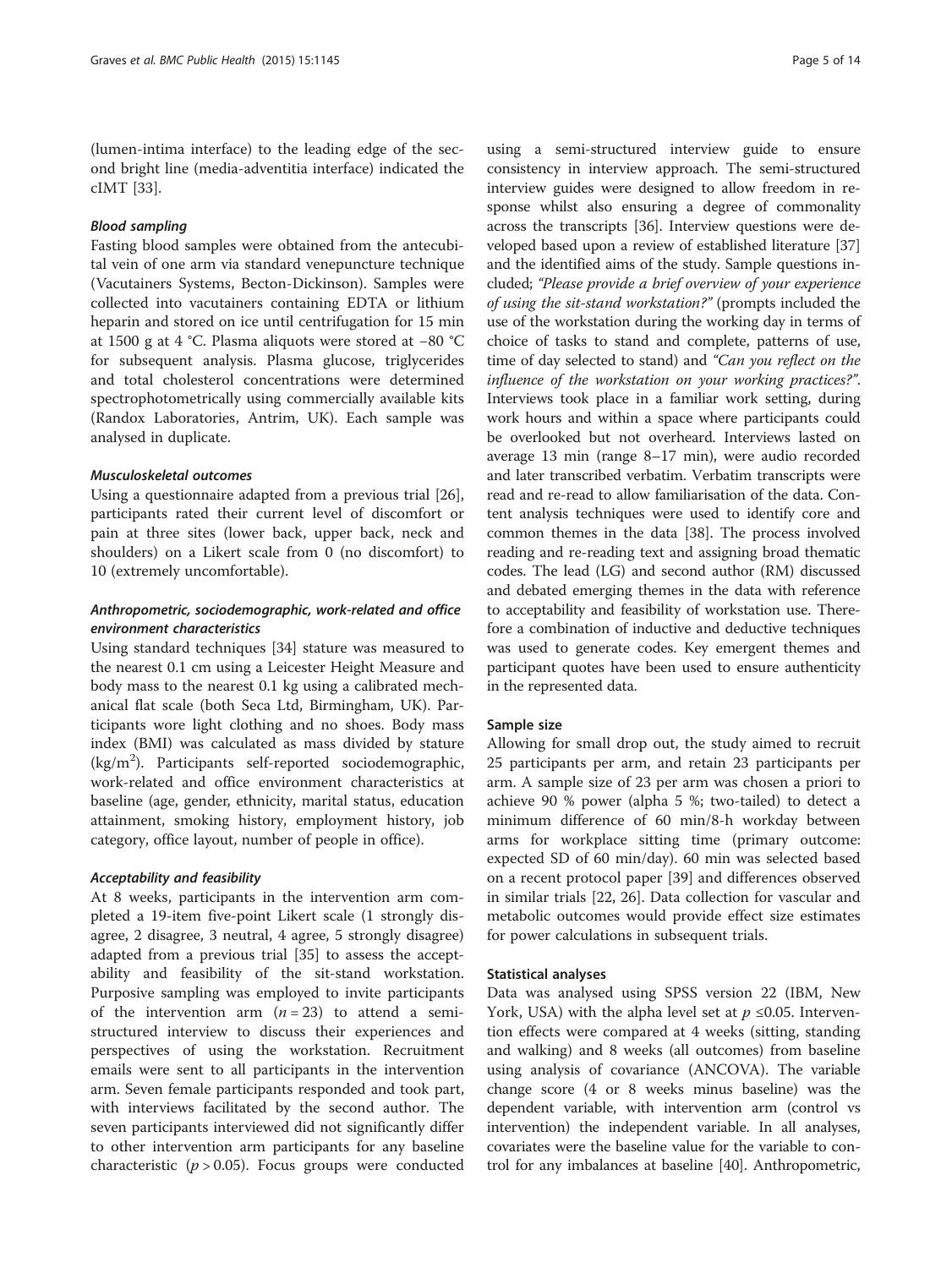sociodemographic, work-related and office-environment characteristics were tested as potential confounders for all outcomes. Confounders were entered as covariates if significant associations ( $p \le 0.05$ ) were observed with changes in an outcome and the effect on the mean difference between groups exceeded 20 % [\[41\]](#page-14-0). For changes in sitting, standing and walking time, baseline values of the other two behaviours were tested as potential confounders, though no effects on the mean difference between groups exceeded 20 % [\[41\]](#page-14-0). Adjusted change scores and 95 % confidence intervals (CIs) for the difference in change between groups are presented unless stated otherwise. Acceptability and feasibility data are reported as medians and quartiles.

#### Missing data and intention-to-treat analysis

Due to participant withdrawal, lost EMA diaries or the inability to conduct assessments, data were missing for all outcomes (Fig. [1\)](#page-3-0). Accordingly, a per-protocol analysis was conducted and participants were excluded from analyses for outcomes they were missing data for. For workplace sitting, standing and walking, the per-protocol analysis was compared with an intention-to-treat analysis, as a sensitivity analysis. To treat missing data, the fully conditional imputation technique and ten imputation sets were used due to a low rate of missing data [\[42\]](#page-14-0). Imputation was based on all 47 randomized participants.

#### Minimum important differences analysis

Inferential statistics were ran using minimum clinically important difference principles, described elsewhere [[43](#page-14-0), [44](#page-14-0)]. Briefly, this approach makes inferences based on meaningful magnitudes and is recommended alongside hypothesis testing [\[43, 44\]](#page-14-0). A spreadsheet (see [http://newstats.org/](http://newstats.org/generalize.html) [generalize.html](http://newstats.org/generalize.html)) computed the quantitative and qualitative probability that the true effects were beneficial, trivial or harmful, after the outcome statistic, its  $p$  value, and the smallest/minimal important difference was entered. Minimum important differences for sitting and standing were 60 min/day, and for walking 10 min/day, as guided by a recent protocol paper [\[39\]](#page-14-0) and differences in similar trials [[22](#page-13-0), [26\]](#page-13-0). Minimum important differences for other outcomes were determined through a distribution-based method as a Cohen's d (standardized difference between change scores between groups) of 0.2 between-subjects standard deviations (SDs) [\[45\]](#page-14-0). The SD of pooled baseline data was used to negate the possibility of individual differences from the intervention influencing the SD at 8 weeks. For each effect at 8 weeks, quantitative probabilities for benefit, trivial and harm, and qualitative descriptors are reported. Effects were interpreted as unclear if probabilities for benefit and harm were >5 % [\[46\]](#page-14-0).

#### Results

Forty-seven participants were randomised (Fig. [1\)](#page-3-0). The number of participants analysed for change in workplace sitting time (primary outcome) at 4 and 8 weeks was 44 (23 intervention, 21 control). Participants were predominantly White British women educated at the tertiary level. Ten of the 47 participants were in health-related posts, however potential bias to intervention responsiveness would have been minimised through the randomisation method that evenly allocated these participants to the treatment arms. Groups were comparable at baseline except for a higher proportion of women in the intervention arm (Tables [1](#page-7-0), [2](#page-8-0) and [3\)](#page-9-0). For all participants combined, sitting, standing and walking time occupied  $80 \pm 10$  %,  $9 \pm 6$  % and  $11 \pm 7$  % of time spent at the workplace, respectively.

#### Intervention effects

#### Sitting, standing and walking time

Findings were similar for the per-protocol (Table [2](#page-8-0)) and intention-to-treat analyses. At 4 and 8 weeks there were clear beneficial reductions in sitting time (intention-to-treat: mean  $p = 0.001$  and  $p = 0.002$ , respectively) and increases in standing time (intentionto-treat: mean  $p = 0.001$  and  $p = 0.013$ , respectively) in the intervention group relative to controls. No between group differences were found for walking at 4 or 8 weeks (intention-to-treat: mean  $p = 0.290$  and  $p = 0.408$ , respectively).

#### Vascular outcomes

Although no statistically significant differences were observed between groups for vascular outcomes, there was a likely beneficial improvement for FMD  $(p = 0.203)$  and a possibly beneficial improvement in diastolic blood pressure ( $p = 0.293$ : Table [3\)](#page-9-0) in the intervention group relative to controls. Intervention effects for systolic blood pressure and intima-media thickness were unclear or likely trivial, respectively.

#### Blood sampling

A beneficial reduction in total cholesterol was observed in the intervention group relative to the controls ( $p = 0.049$ : Table [3](#page-9-0)). Intervention effects for fasting plasma glucose or triglyceride concentrations were unclear.

#### Musculoskeletal and anthropometric outcomes

Although no statistically significant differences were observed between groups for musculoskeletal discomfort/ pain, there was a likely beneficial reduction in the intervention group relative to controls for upper back discomfort/pain ( $p = 0.096$ ) and a possibly beneficial reduction in neck and shoulder discomfort/pain  $(p = 0.155)$  (Table [3](#page-9-0)).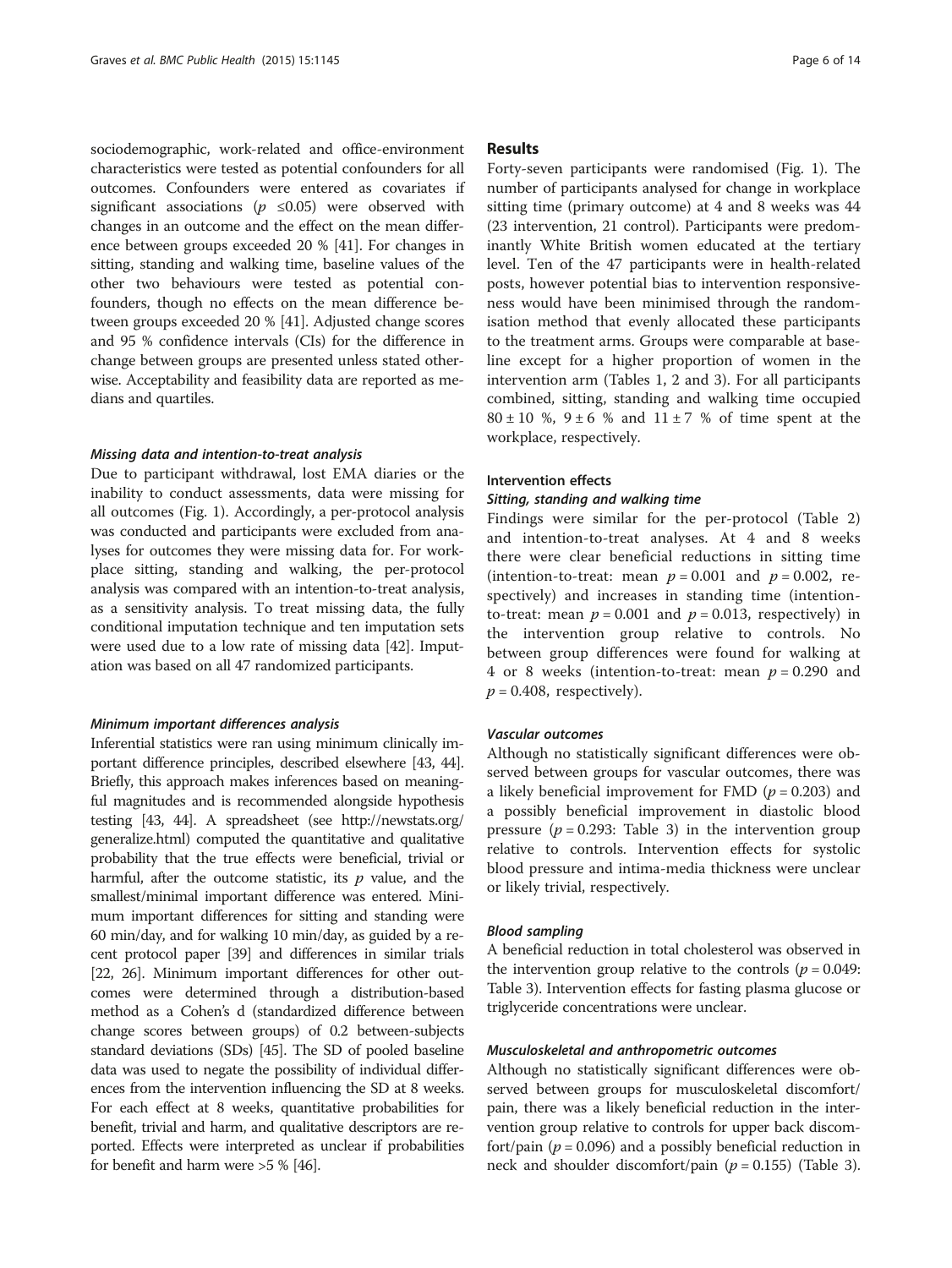|                                      | Intervention ( $n = 26$ ) | Control $(n = 21)$ | All $(n = 47)$  |
|--------------------------------------|---------------------------|--------------------|-----------------|
| Age (years)                          | $38.8 \pm 9.8$            | $38.4 \pm 9.3$     | $38.6 \pm 9.5$  |
| Female                               | 89 (23)                   | 67(14)             | 79 (37)         |
| White British                        | 92 (24)                   | 100(21)            | 96 (45)         |
| Married                              | 58 (15)                   | 48 (10)            | 53 (25)         |
| Time at current workplace            |                           |                    |                 |
| <1 year                              | 0(0)                      | 0(0)               | 0(0)            |
| $1-3$ years                          | 8(2)                      | 19(4)              | 13(6)           |
| >3 years                             | 92 (24)                   | 81(17)             | 87 (41)         |
| Tertiary education                   | 100(26)                   | 91 (19)            | 96 (45)         |
| Job category                         |                           |                    |                 |
| Manager/Director                     | 31(8)                     | 14(3)              | 23(11)          |
| Clerical/Services/Other              | 69 (18)                   | 86 (18)            | 77 (36)         |
| Number of other people in the office |                           |                    |                 |
| $\circ$                              | 19(5)                     | 19(4)              | 19(9)           |
| $1 - 3$                              | 12(3)                     | 0(0)               | 6(3)            |
| >3                                   | 69 (18)                   | 81 (17)            | 75 (35)         |
| Never smoked                         | 77 (20)                   | 76 (16)            | 77 (36)         |
| Body mass (kg)                       | $67.4 \pm 13.8$           | $70.5 \pm 16.4$    | $68.8 \pm 14.9$ |
| Body mass index ( $kg/m2$ )          | $24.9 \pm 4.4$            | $24.7 \pm 4.6$     | $24.8 \pm 4.4$  |

<span id="page-7-0"></span>**Table 1** Baseline characteristics by group, presented as mean  $\pm$  SD or % (n) of group

No differences were observed between groups for body mass or BMI (results not shown).

#### Acceptability and feasibility

From the 19-item Likert scale, participants reported the sit-stand workstation easy to use and participants were comfortable using the workstation in front of others (Table [4\)](#page-10-0). Most participants wanted further advice and guidance on how to use the workstation to optimise health. A majority of participants reported the sit-stand workstation did not decrease workrelated productivity or interfere with completion of tasks. 33 % of participants reported more back pain on days when using the workstation and 66 % reported they would use the workstation at work if offered to them by their employer.

Participants approached and experienced sit-stand workstation use in a heterogeneous manner. Two broad themes emerged from interview data which were patterns of workstation use and factors that have the potential to influence workstation use. With reference to patterns of workstation use, findings demonstrated variation when participants were permitted to self-select the standing opportunities. Some participants reported having used the workstation for whole days:

"I did start off the first week of using it [the sit-stand workstation] almost all of the day" (P7)

"The first day, 2 days, 3 days I used it [the sit-stand workstation] pretty much all the time" (P3).

Whilst others reported self-selected patterning in relation to time of the day and hours/minutes of use:

"I did try and use it [the sit-stand workstation] at first even like every half an hour or so, or like quite often and then if I sat down I would try and use it again in half an hour or so and then it got to, oh I'll do 5 or 10 min every hour" (P4).

Participant two described how they used the workstation a lot in the first instance, but use declined over time:

"I tried sort of like to do at least an hour in the morning and an hour in the afternoon" (P2)

"I think towards the end I tend to sit down a lot … I think it [use of the sit-stand workstation] just tailed off in the end"  $(P2)$ .

Subthemes to the factors that influenced workstation use included workstation design  $(n = 3)$ , work tasks ( $n = 5$ ), the social environment ( $n = 5$ ), habits ( $n = 5$ ) and alertness  $(n = 4)$ . Feedback suggested interplay between the workstation design and type of task that could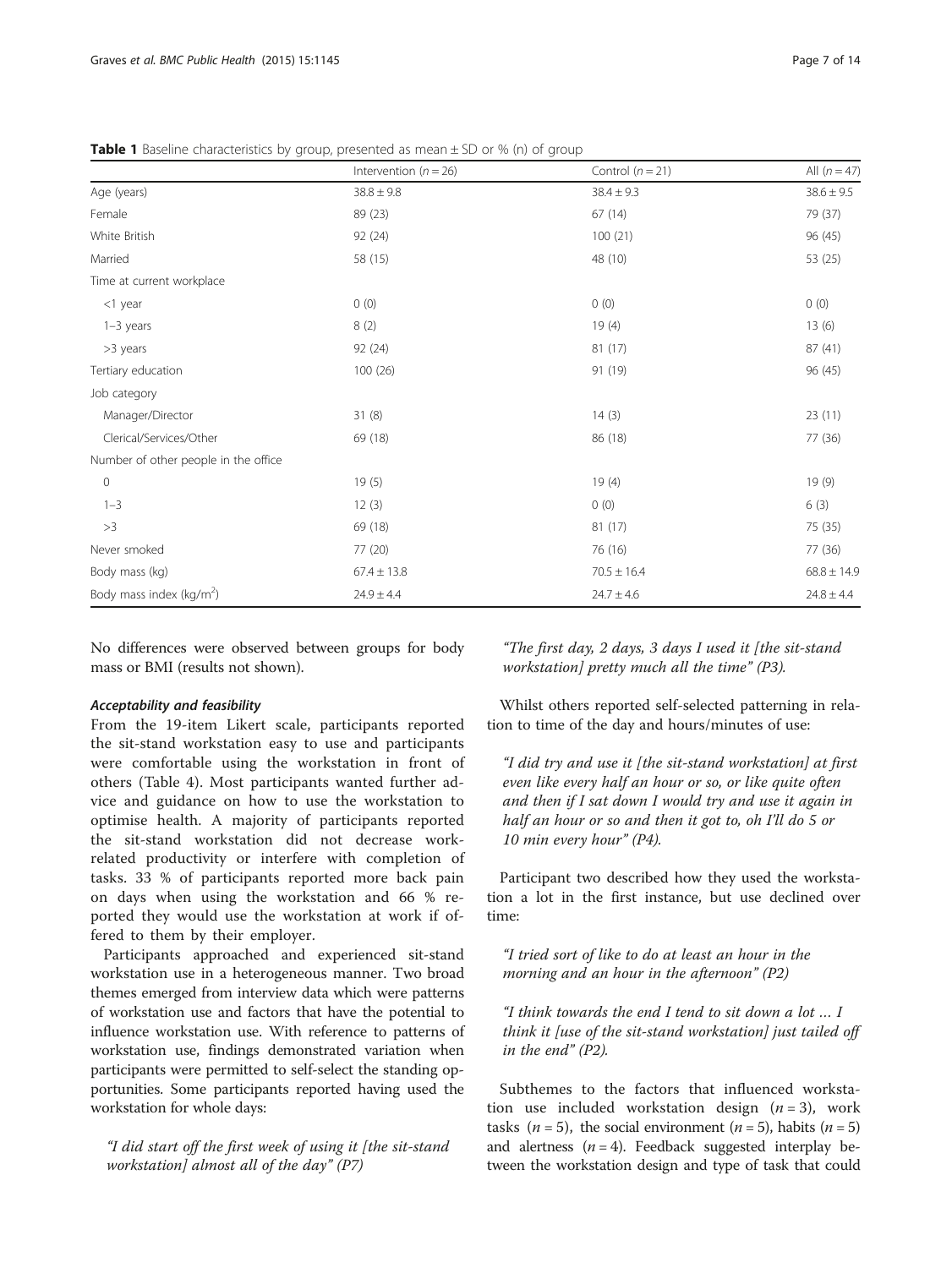<span id="page-8-0"></span>Table 2 Behavioural outcomes with adjusted between-group differences and quantitative and qualitative inferences<sup>a</sup>

|                          | Intervention $(n = 23)$ |                           | Control $(n=21)$           |             | Adjusted change 0 | Adjusted change 0 | Probability (%)                                                      | Qualitative                            |                                                         |                       |
|--------------------------|-------------------------|---------------------------|----------------------------|-------------|-------------------|-------------------|----------------------------------------------------------------------|----------------------------------------|---------------------------------------------------------|-----------------------|
| (minutes/8-hour workday) | Baseline                | 4 week                    | 8 week                     | Baseline    | 4 week            | 8 week            | to 4 week (95 % CI) <sup>b</sup>                                     | to 8 week (95 % CI) <sup>b</sup>       | the true effect is<br>beneficial / trivial<br>/ harmful | inference<br>(8 week) |
| Sitting time             | 385.9 (57.6)            | 299.2 (93.4) 322.0 (99.3) |                            |             |                   |                   | 387.0 (41.0) 387.5 (78.0) 402.2 (47.9) $-87.6$ (-136.8 to $-38.3$ )* | $-80.2$ (-129.0 to $-31.4$ ) * 79/21/0 |                                                         | Benefit likely        |
| Standing time            | 41.1 (35.0)             |                           | 141.1 (98.0) 115.4 (111.6) | 42.5 (26.0) | 61.0 (76.2)       | 43.7 (50.2)       | 82.2 (36.5 to 127.8)*                                                | 72.9 (21.2 to 124.6)*                  | 69/31/0                                                 | Benefit possible      |
| Walking time             | 53.0 (41.2)             | 39.7 (33.4)               | 42.6(42.3)                 | 50.5 (24.2) | 31.4 (24.4)       | 34.0 (29.1)       | $7.3$ (-8.7 to 23.2)                                                 | $7.1$ (-12.1 to 26.3)                  | 38/58/4                                                 | Possibly trivial      |

<sup>a</sup>Baseline, 4- and 8-week values are unadjusted mean (SD)<br><sup>b</sup>Change scores and 95 % CIs are the differences between groups (relative to control) after adjustment by ANCOVA for the baseline value

\*Significant ( $p$  <0.05)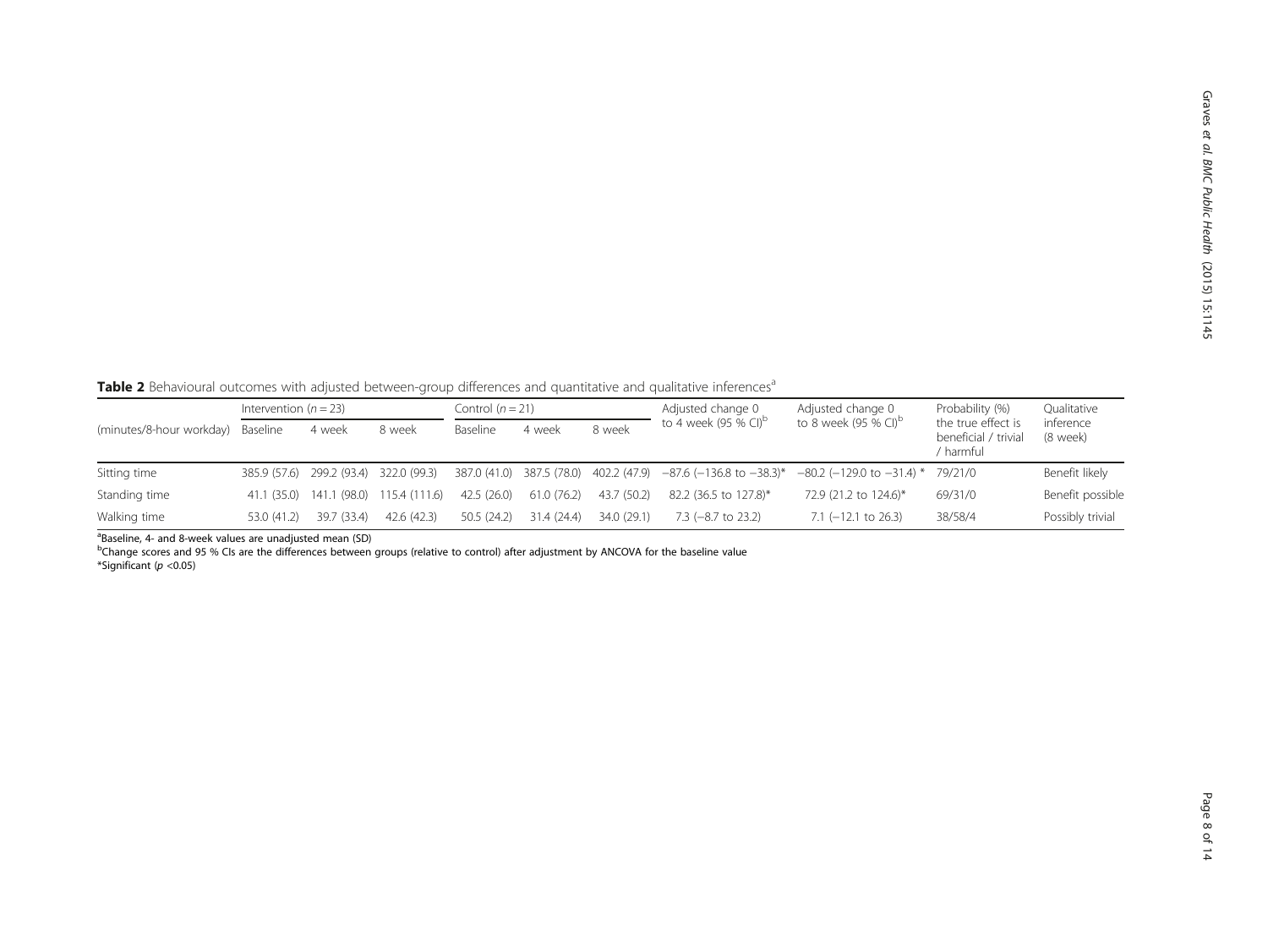|                                                                    | Intervention |             | Control     |            | Adjusted change 0 to          | Probability (%)                                         | Qualitative      |
|--------------------------------------------------------------------|--------------|-------------|-------------|------------|-------------------------------|---------------------------------------------------------|------------------|
|                                                                    | Baseline     | 8 week      | Baseline    | 8 week     | 8 week (95 % CI) <sup>b</sup> | the true effect<br>is beneficial /<br>trivial / harmful | inference        |
| Vascular ( $n = 24$ I, 19 C)                                       |              |             |             |            |                               |                                                         |                  |
| <b>FMD (%)</b>                                                     | 5.98 (2.32)  | 7.13(2.42)  | 5.88 (2.29) | 6.13(2.64) | $0.97$ (-0.55 to 2.50)        | 75/22/3                                                 | Benefit likely   |
| $clMT$ (mm)                                                        | 0.62(0.07)   | 0.61(0.07)  | 0.58(0.08)  | 0.57(0.08) | $0.00$ (-0.03 to 0.02)        | 13/84/3                                                 | Likely trivial   |
| Systolic BP (mmHg)                                                 | 119.1 (13.8) | 117.1(12.5) | 117.9(12.1) | 117.3(9.0) | $-1.6$ ( $-7.0$ to 3.7)       | 22/71/7                                                 | Unclear          |
| Diastolic BP (mmHg)                                                | 73.5(7.6)    | 68.9 (8.5)  | 71.8 (10.7) | 70.5(9.5)  | $-2.5$ ( $-7.2$ to 2.2)       | 62/35/3                                                 | Benefit possible |
| Blood ( $n = 20$ I, 17 C)                                          |              |             |             |            |                               |                                                         |                  |
| Glucose (mmol/L)                                                   | 5.30 (0.79)  | 4.59(0.84)  | 4.85(0.62)  | 4.49(0.55) | $-0.09$ ( $-0.56$ to 0.39)    | 37/49/14                                                | Unclear          |
| Triglycerides (mmol/L)                                             | 1.65(0.70)   | 1.61(0.74)  | 1.61(0.64)  | 1.65(0.73) | $0.11$ (-0.23 to 0.45)        | 6/55/39                                                 | Unclear          |
| Cholesterol (mmol/L)                                               | 4.45 (0.98)  | 3.79(1.05)  | 3.94(0.86)  | 3.78(0.74) | $-0.40$ (-0.79 to $-0.003$ )* | 82/18/0                                                 | Benefit likely   |
| Musculoskeletal discomfort/pain <sup>c</sup><br>$(n = 25$ I, 21 C) |              |             |             |            |                               |                                                         |                  |
| Lower back                                                         | 2.5(2.2)     | 1.8(2.0)    | 2.0(2.0)    | 1.7(1.8)   | $-0.2$ ( $-1.0$ to 0.7)       | 35/50/15                                                | Unclear          |
| Upper back                                                         | 1.9(2.3)     | 1.1(1.7)    | 1.2(1.5)    | 1.6(2.3)   | $-0.9$ ( $-1.9$ to 0.2)       | 83/16/1                                                 | Benefit likely   |
| Neck and shoulder                                                  | 2.6(2.5)     | 1.9(2.4)    | 2.1(2.0)    | 2.2(2.4)   | $-0.6$ ( $-1.5$ to 0.2)       | 63/36/1                                                 | Benefit possible |

#### <span id="page-9-0"></span>Table 3 Cardiometabolic and musculoskeletal outcomes with adjusted between-group differences and quantitative and qualitative inferences<sup>a</sup>

I intervention group, C control group, FMD flow-mediated dilation, cIMT carotid intima-media thickness, BP blood pressure

Baseline and 8-weeks values are unadjusted mean (SD)

<sup>b</sup>Change scores and 95 % CIs are the differences between groups (relative to control) after adjustment by ANCOVA for the baseline value. Triglycerides ANCOVA additionally adjusted for marital status, time at current workplace and job category

Values denote the severity of discomfort or pain from 0 (No discomfort) to 10 (Extremely uncomfortable)

\*Significant ( $p = 0.049$ )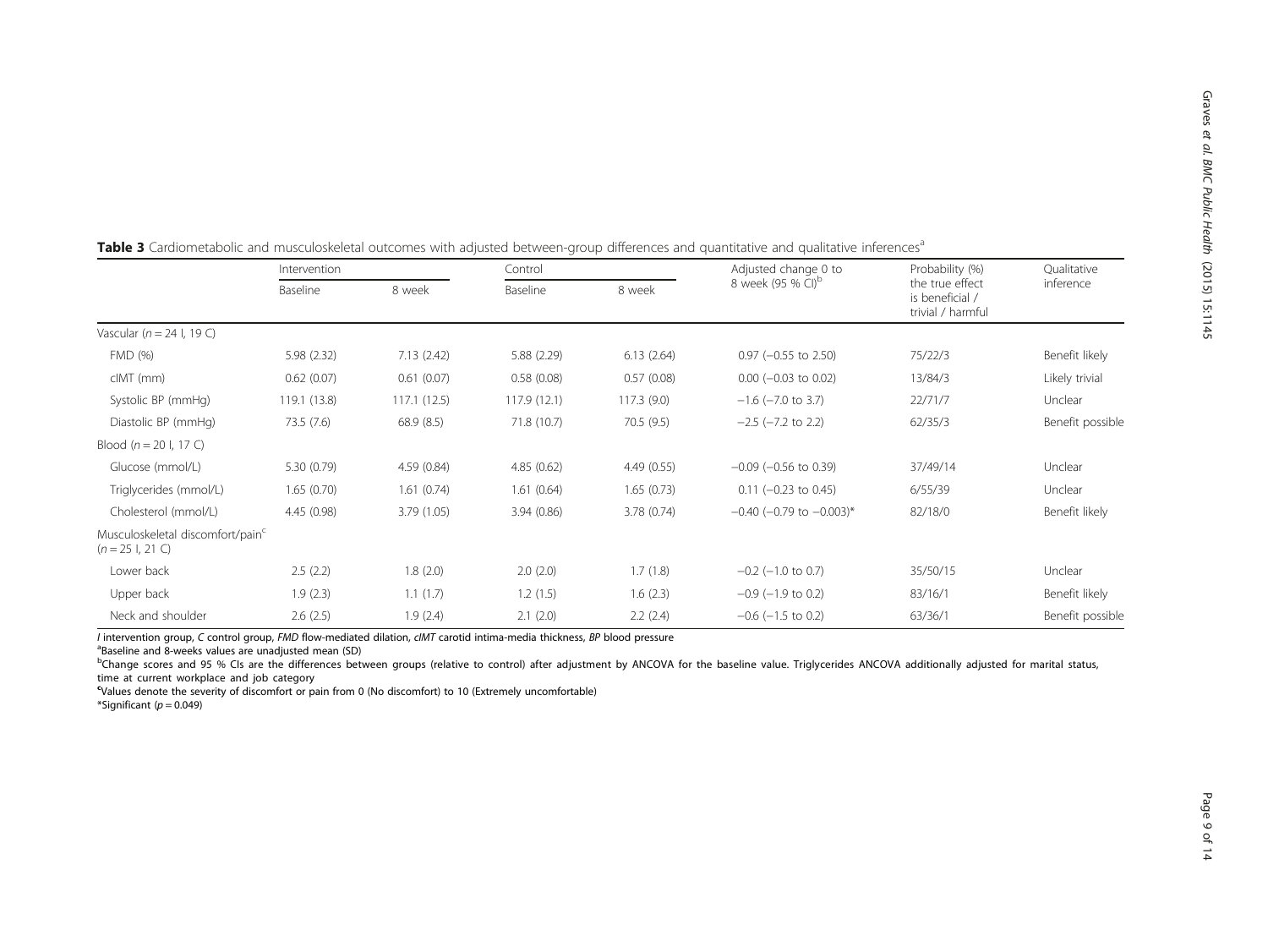<span id="page-10-0"></span>

| Table 4 Acceptability and feasibility of sit-stand workstations (1 = strongly disagree, 2 = disagree, 3 = neutral, 4 = agree, |  |  |  |  |
|-------------------------------------------------------------------------------------------------------------------------------|--|--|--|--|
| $5 =$ strongly agree)                                                                                                         |  |  |  |  |

| Questions                                                                                                   | Quartile 1 | Median | Quartile 3 |
|-------------------------------------------------------------------------------------------------------------|------------|--------|------------|
| The sit-stand workstation is easy to use                                                                    | 4.0        | 4.0    | 5.0        |
| I would use the sit-stand workstation as an alternative to be active on days<br>that the weather is bad     | 2.0        | 3.0    | 4.0        |
| I felt comfortable using the sit-stand workstation in the presence of others<br>at my work                  | 3.5        | 4.0    | 5.0        |
| My work-related productivity decreased while using the sit-stand workstation                                | 2.0        | 2.0    | 3.0        |
| The quality of my work decreased while using the sit-stand workstation                                      | 2.0        | 2.0    | 3.0        |
| The sit-stand workstation interfered with my daily work-related tasks                                       | 2.0        | 2.0    | 4.0        |
| I could conduct normal computer-related tasks while using the sit-stand<br>workstation                      | 3.0        | 4.0    | 5.0        |
| I could read comfortably while using the sit-stand workstation                                              | 2.3        | 4.0    | 4.0        |
| I was more tired on days I used the sit-stand workstation                                                   | 2.0        | 2.0    | 3.0        |
| I had more back pain on days I used the sit-stand workstation                                               | 1.3        | 2.0    | 4.0        |
| I had more joint pain on days I used the sit-stand workstation                                              | 2.0        | 2.0    | 2.0        |
| I had more muscle aches on days I used the sit-stand workstation                                            | 1.3        | 2.0    | 3.0        |
| My physical activity increased while at work as a result of the sit-stand<br>workstation                    | 3.0        | 4.0    | 4.8        |
| The time I spent being sedentary decreased while at work as a result of<br>the sit-stand workstation        | 3.0        | 4.0    | 5.0        |
| My physical activity increased outside of work as a result of the sit-stand<br>workstation                  | 2.0        | 2.5    | 3.0        |
| If I were offered a sit-stand workstation by my employer, I would use it while<br>at work                   | 2.3        | 4.0    | 5.0        |
| I used the sit-stand workstation at consistent and regular intervals during the<br>working day              | 2.0        | 3.0    | 4.0        |
| I would welcome further advice and quidance for using the sit-stand workstation<br>to optimise health gains | 3.3        | 4.0    | 5.0        |
| I would use a sit-stand workstation while at home                                                           | 2.0        | 2.0    | 3.0        |

be completed when in a standing position. For example, it was frequently reported that the workstation was too small and restrictive to completing tasks that required some desk space:

"Depends what work you had on because we use files a lot and it [the sit-stand workstation] wasn't you know very good for with files and things were you tend to sit down" (P2)

"Some duties couldn't be performed you know with the device up you know maybe like filing you know different sort of paper based work" (P5)

Further negative factors reported in relation to workstation design included the non-sturdy nature of the station:

"I thought it [the sit-stand workstation] was a really poor design. Just the way it bounced about and the

screen kept moving and cords getting in the way and all this" (P1)

The social environment had both a positive and negative impact upon workstation use. Some participants noted trepidation and feeling self-conscious in an environment where colleagues were working in seated positions. In addition there was a degree of consideration of others in the environment as a result of them standing whilst others were sitting.

"Initially we were like uh God I'm standing up everyone else is sitting down …….. some people just felt a bit self-conscious erm just because they were standing up and everyone else around them wasn't maybe that made them feel uncomfortable (P3)

"If people were coming in to see these people (colleagues in close proximity) I sat down not to be a distraction so they can concentrate on what they're doing" (P6)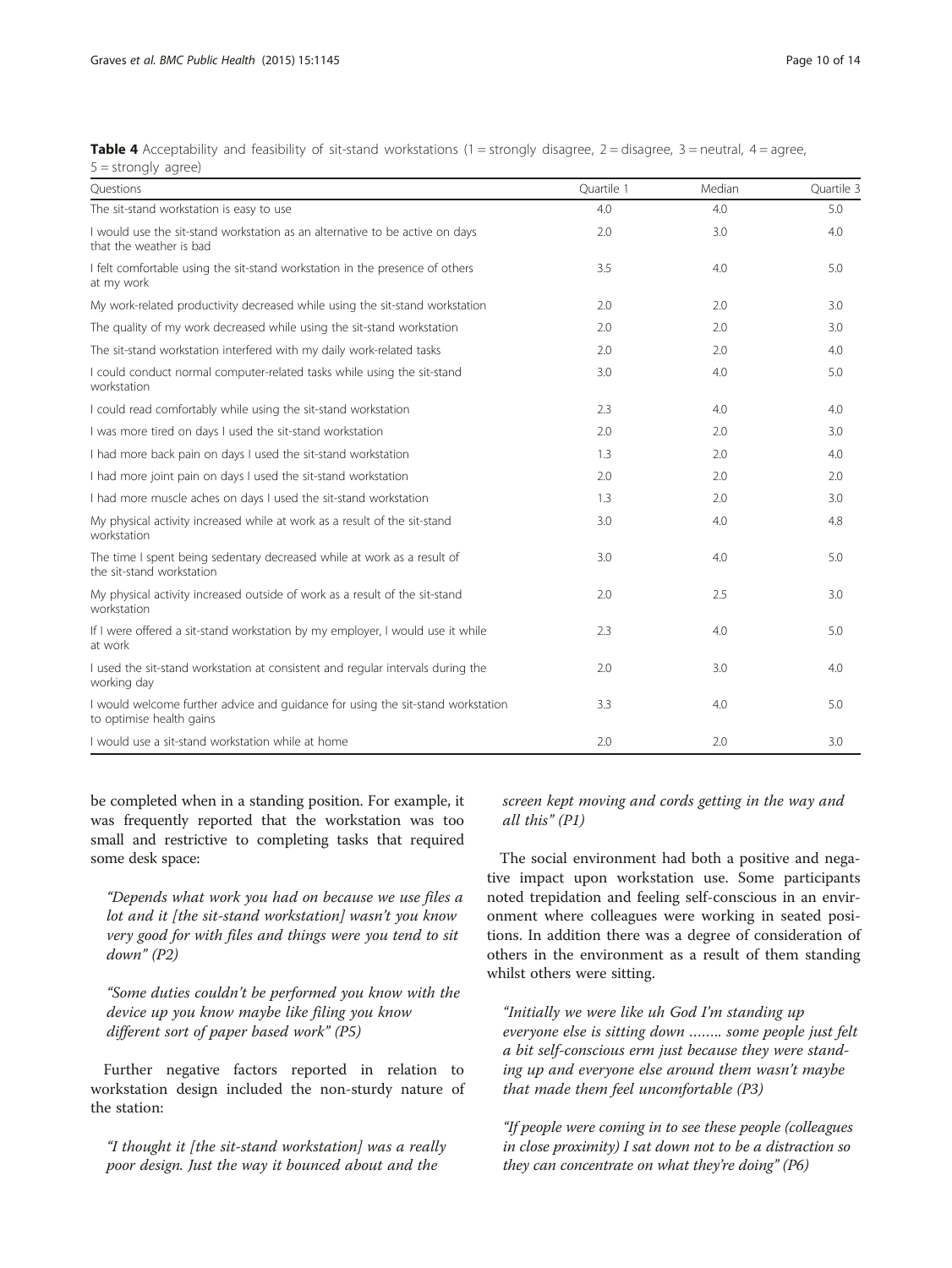Findings also identified cases of support from peers using the desks and also prompting for such use in observing the behaviour of peers.

"You would see someone else pop up and use theirs so you would think, oh yeah I'll use mine" (P4)

Once the initial novelty of using the standing workstation had worn off, participants identified difficulty in remembering to work in the standing position and reverted to old habits of sitting:

"After a couple of weeks you started to decline, so there was almost like a novelty effect and then people were too busy to think about standing so they just reverted to sitting." (P1)

"I got back into my old working habits of just sitting down again and then just sort of forgot that I had it and just I'd realise halfway through the afternoon that I hadn't stood up today but I think like just back to old habits so you're used to sitting down a lot."  $(P2)$ 

Perceived concentration and alertness also potentially influenced workstation use, for example some participants indicated they felt better able to concentrate when sitting:

"I don't know whether standing up and being able to see everyone more was a bit of a distraction as well but yeah I did find I couldn't concentrate as much [when standing] and I'd need I think it's just a natural thing to sit down and have all your things around  $\gamma$ ou" (P4).

In contrast some participants observed heightened alertness and enhanced productivity when standing:

"I did feel like a bit more awake" (P2) "I think it [standing] kind of makes me more productive straight away" (P3).

#### **Discussion**

To our knowledge, this was the first RCT to use qualitative and quantitative methods to evaluate the feasibility and acceptability of sit-stand workstations and the impact on behavioural, cardiometabolic and musculoskeletal outcomes in asymptomatic office workers. The findings suggest that sit-stand workstations are a feasible tool for reducing daily sitting time and improving cardiometabolic risk over 8 weeks. Most participants selfreported that the workstation was easy to use and their work-related productivity did not decrease when using the device. Consistent with previous trials [\[11, 12, 22, 26](#page-13-0)]

the magnitude of the decrease in sitting time was similar to the magnitude of the increase in standing time, and the variation in sitting reduction across studies (33–137 min/ day) is likely due to different trial designs and the heterogeneity of samples and sitting time assessment method. Investigations on the long-term use of sit-stand workstations are now required to understand the sustainability of these changes in office behaviour.

Beneficial changes in cardiometabolic outcomes were found after only 8 weeks of using a sit-stand workstation. Observed reductions in total cholesterol are an important finding since total cholesterol concentration is positively associated with risk of developing coronary heart disease [[47](#page-14-0)]. Similarly, the beneficial changes observed for FMD may have clinical importance, as FMD is a surrogate marker of vascular endothelial function that strongly and independently predicts future cardiovascular events [[15, 16](#page-13-0)]. Finally, while the possibly beneficial change in diastolic blood pressure in the present trial is contrary to a trial that found a potentially negative change in diastolic blood pressure, that trial lasted only 4 weeks [[12\]](#page-13-0). These collective findings for cholesterol, FMD and diastolic blood pressure imply that if the observed use of the workstation continued over a longer duration, sitting reduction via sit-stand workstations could have important ramifications for the prevention and reduction of cardiometabolic risk in a large proportion of the population [[15, 16\]](#page-13-0).

Findings from the musculoskeletal survey suggest sitstand workstations did not increase discomfort or pain in the present sample. Instead, possibly beneficial reductions in upper back, and neck and shoulder discomfort/ pain were observed. This is consistent with sit-stand workstation trials that observed reductions in upper back and neck pain [[26\]](#page-13-0) and decreased neck, knee and ankle/ feet symptoms [[22](#page-13-0)]. In contrast, one trial did report increased symptoms for shoulder pain after 12 weeks of sitstand workstation use [[22](#page-13-0)] and acceptability data in the present trial suggested some participants experienced discomfort when using the workstation, though this appears due to excessive and inappropriate use. Accordingly, while the majority of the literature suggests sit-stand workstations have little to no detrimental impact on musculoskeletal outcomes in the short term, a greater understanding of the long-term impact of sit-stand workstations on musculoskeletal outcomes is required, and providing workers with more comprehensive advice and guidance on safe and optimal use for health is supported by our findings.

The qualitative data provided new insights into participant's experiences and barriers to sit-stand workstation use [\[20](#page-13-0)–[22\]](#page-13-0). Patterns of workstation use varied across participants, and an interaction between workstation design and task type appeared to influence how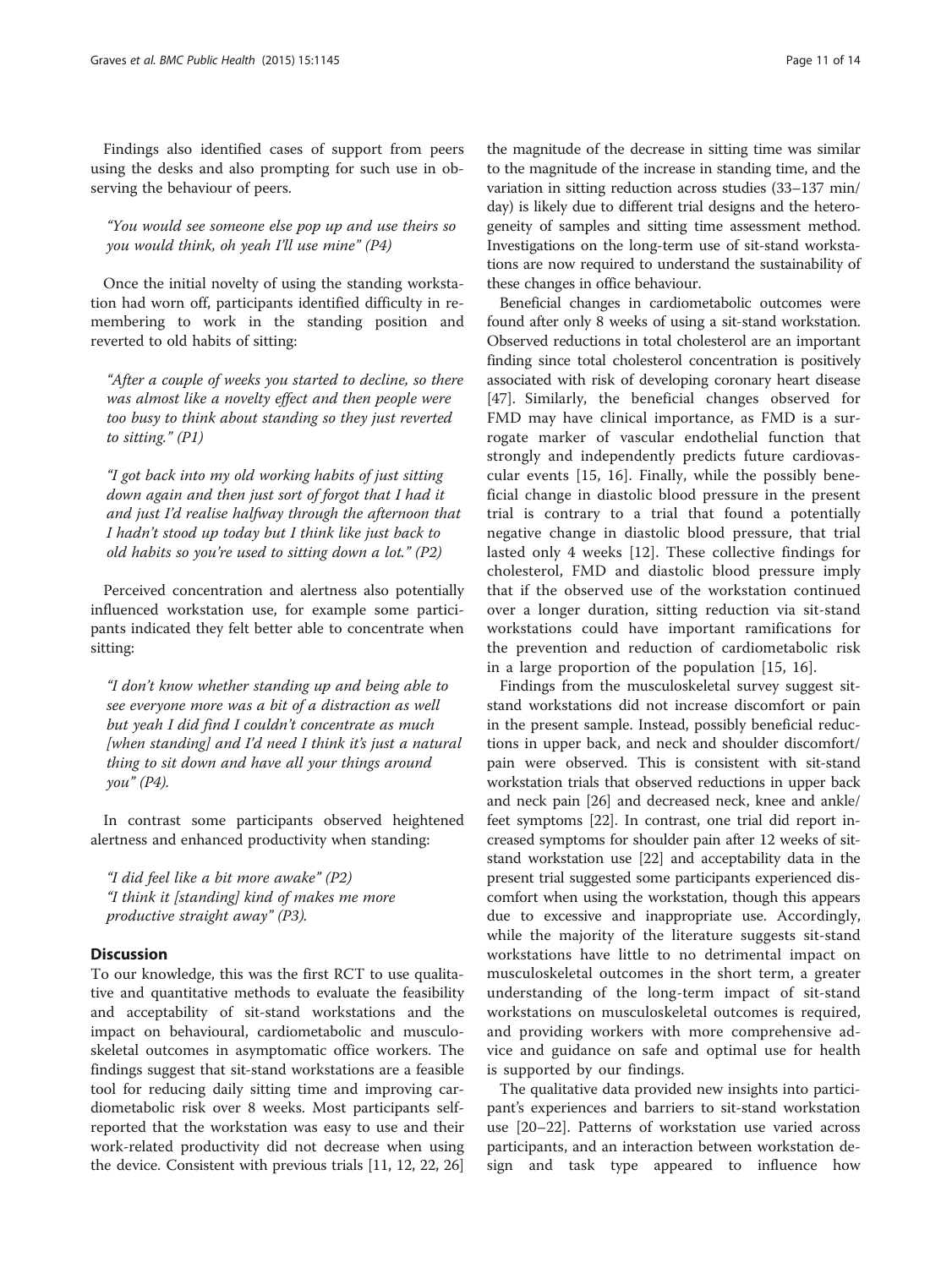participants made use of the standing feature. For example, completing paper-based and filing tasks were difficult when standing due to a lack of workstation space. Researchers and practitioners may wish to consider the work tasks typically completed by the targeted workforce when deciding the type of sit-stand workstation to implement in workplaces (e.g. sit-stand workstation vs. sitstand desk). Future research could also examine changes in perceived concentration and alertness across task type over time, as some workers cited that they completed work in a seated posture to facilitate concentration and ultimately task completion.

The social environment and in particular the presence and actions of others were reported to support and deter standing work. For example, seeing co-workers standing prompted a transition from seated to standing work, while other workers cited feelings of self-consciousness as a reason to stay seated. Future trials could examine the effect of additional intervention strategies (e.g. workplace champions, wider workforce education on the intervention and its aims) to the simple provision of a standing workstation. Such strategies may additionally support sustained use of the workstation, and prevent workers from reverting back to the habit of seated working, which was observed in the present trial.

With regard to the design of future sit-stand workstation trials, sitting time data from this study has important implications. Previous parallel-group trials have used cluster randomisation to minimise treatment contamination on sitting and standing time between treatment arms. Though cluster randomisation is logical in multicomponent interventions that include organisationaland individual-level strategies, treatment contamination was previously unknown in single-level trials using sitstand workstations. The current trial demonstrates that sitting time in the control group did not drop below baseline values over 8 weeks and statistically significant point estimates are comparable to a previous cluster RCT of similar design [\[11](#page-13-0)]. It is important to note that this study only measured one form of contamination, and did not for example assess if participants passed on ergonomic information or the workstation to control participants, however this is unlikely. Therefore, whilst further research is required to confirm these findings, the use of individual rather than cluster randomisation may be appropriate in future single-level trials that provide sit-stand workstations in an office setting. Individual compared to cluster randomisation will increase statistical power [\[23](#page-13-0)] and avoid factors associated with cluster randomisation, including recruitment bias, the need for larger samples, and the increased cost, length and complexity of a trial [\[48](#page-14-0)].

Strengths of this study were the RCT design, objective measurement of novel cardiometabolic outcomes, investigation of workstation acceptability and feasibility, control of confounding factors, and the use of magnitude-based inferences alongside traditional hypothesis testing. However, limitations were evident. Self-reporting activity places a higher burden on participants and may not produce estimates as accurate as accelerometers such as ActivPal. However, baseline sitting, standing and walking time were comparable to trials using accelerometers [[11, 12, 22](#page-13-0)] and the current trial used more rigorous inclusion criteria for activity monitoring  $(≥2$  valid days at each time point) than the aforementioned trials that had no minimum requirement for the number of valid days at any time point. The RCT, though of similar [\[11, 22](#page-13-0)] or greater [[12](#page-13-0), [26\]](#page-13-0) duration to previous trials, did not investigate the long-term sustainability and impact of sit-stand workstations, or unintended changes in leisure time behaviour. Finally, a minority of participants were in health-related posts and a majority of participants were White British, non-smoking, normal weight women with a tertiary education qualification. While the sample may not be wholly representative of the population intended to be analysed, the sample held diverse office-based job roles across various departments, and baseline sitting time was comparable to other general-office based populations, [[12](#page-13-0), [49\]](#page-14-0) increasing the generalizability of findings.

#### Conclusion

Short-term use of a feasible sit-stand workstation reduced daily sitting time and led to beneficial improvements in cardiometabolic risk parameters in asymptomatic office workers. Most participants selfreported that the workstation was easy to use and their work-related productivity did not decrease when using the workstation, however factors reported to negatively influence workstation use included workstation design, the social environment, work tasks and habits. If the observed workstation use and health benefits are maintained or improved over longer periods, sit-stand workstations may offer health benefits for a large proportion of the working population and economic benefits for organisations through enhanced employee health and wellbeing. Research should elucidate whether long-term use of sit-stand workstations leads to sustained reductions in workplace sitting, further improvements in the reported surrogates of cardiovascular and metabolic disease risk, and economic benefits for organisations.

#### Abbreviations

RCT: randomised controlled trial; HDL: high-density lipoprotein; EMA: ecological momentary assessment; FMD: flow-mediated dilation; cIMT: carotid artery intima media thickness; BMI: body mass index; SD: standard deviation; ANCOVA: analysis of covariance; CI: confidence interval.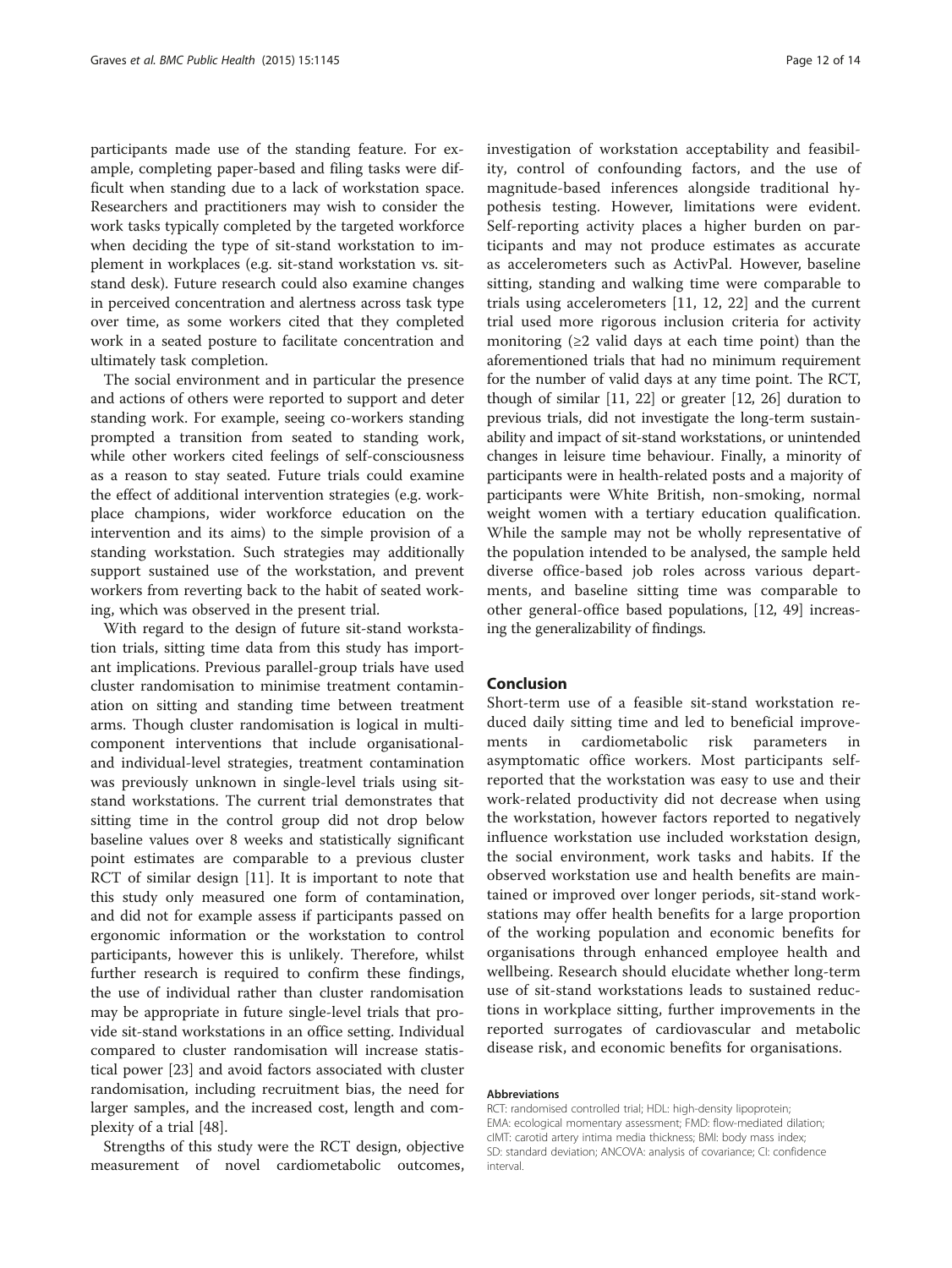#### <span id="page-13-0"></span>Competing interests

Ergotron Ltd ([www.ergotron.com](http://www.ergotron.com/)) provided the sit-stand workstations for the present study. Ergotron had no involvement or influence on the provenance, commissioning, conduct or the findings of the study. No other financial disclosures were reported by the authors of this paper.

#### Authors' contributions

LG conceived the study, participated in its design and coordination, and drafted the manuscript. RM participated in the design of the study and its coordination, and carried out and analysed interviews. SS participated in the design of the study and its coordination, and carried out and analysed blood sampling. JC participated in study coordination, and carried out and analysed anthropometric and survey data collection. NH participated in the design of the study and its coordination, and carried out and analysed vascular measurements. All authors revised the manuscript, and read and approved the final manuscript.

#### Acknowledgments

The authors thank the study participants and Ergotron Ltd.

## Received: 23 June 2015 Accepted: 3 November 2015<br>Published online: 19 November 2015

#### References

- 1. Smith L, Hamer M, Ucci M, Marmot A, Gardner B, Sawyer A, et al. Weekday and weekend patterns of objectively measured sitting, standing, and stepping in a sample of office-based workers: the active buildings study. BMC Public Health. 2015;15:9. doi[:10.1186/s12889-](http://dx.doi.org/10.1186/s12889-014-1338-1) [014-1338-1.](http://dx.doi.org/10.1186/s12889-014-1338-1)
- 2. Organisation WH. WHO healthy workplace framework and model: background and supporting literature and practices. 2010.
- Healy GN, Dunstan DW, Salmon J, Cerin E, Shaw JE, Zimmet PZ, et al. Breaks in sedentary time: beneficial associations with metabolic risk. Diabetes Care. 2008;31(4):661–6. doi[:10.2337/dc07-2046](http://dx.doi.org/10.1186/10.2337/dc07-2046).
- 4. Hamilton MT, Hamilton DG, Zderic TW. Role of low energy expenditure and sitting in obesity, metabolic syndrome, type 2 diabetes, and cardiovascular disease. Diabetes. 2007;56(11):2655–67. doi:[10.2337/db07-0882.](http://dx.doi.org/10.1186/10.2337/db07-0882)
- 5. Dunstan DW, Barr EL, Healy GN, Salmon J, Shaw JE, Balkau B, et al. Television viewing time and mortality: the Australian Diabetes, Obesity and Lifestyle Study (AusDiab). Circulation. 2010;121(3):384–91.
- Thorp AA, Owen N, Neuhaus M, Dunstan DW. Sedentary behaviors and subsequent health outcomes in adults a systematic review of longitudinal studies, 1996–2011. Am J Prev Med. 2011;41(2):207–15. doi[:10.1016/](http://dx.doi.org/10.1186/10.1016/j.amepre.2011.05.004) [j.amepre.2011.05.004](http://dx.doi.org/10.1186/10.1016/j.amepre.2011.05.004).
- 7. Lee IM, Shiroma EJ, Lobelo F, Puska P, Blair SN, Katzmarzyk PT, et al. Effect of physical inactivity on major non-communicable diseases worldwide: an analysis of burden of disease and life expectancy. Lancet. 2012;380(9838):219–29. doi:[10.1016/S0140-6736\(12\)61031-9](http://dx.doi.org/10.1186/10.1016/S0140-6736(12)61031-9).
- Buckley JP, Hedge A, Yates T, Copeland RJ, Loosemore M, Hamer M, et al. The sedentary office: a growing case for change towards better health and productivity. Expert statement commissioned by Public Health England and the Active Working Community Interest Company. Br J Sports Med. 2015. doi[:10.1136/bjsports-2015-094618.](http://dx.doi.org/10.1186/10.1136/bjsports-2015-094618)
- Peddie MC, Bone JL, Rehrer NJ, Skeaff CM, Gray AR, Perry TL. Breaking prolonged sitting reduces postprandial glycemia in healthy, normal-weight adults: a randomized crossover trial. Am J Clin Nutr. 2013;98(2):358–66. doi[:10.3945/](http://dx.doi.org/10.1186/10.3945/ajcn.112.051763) [ajcn.112.051763](http://dx.doi.org/10.1186/10.3945/ajcn.112.051763).
- 10. Dunstan DW, Kingwell BA, Larsen R, Healy GN, Cerin E, Hamilton MT, et al. Breaking up prolonged sitting reduces postprandial glucose and insulin responses. Diabetes Care. 2012;35(5):976–83. doi:[10.2337/](http://dx.doi.org/10.1186/10.2337/dc11-1931) [dc11-1931](http://dx.doi.org/10.1186/10.2337/dc11-1931).
- 11. Alkhajah TA, Reeves MM, Eakin EG, Winkler EA, Owen N, Healy GN. Sit-stand workstations: a pilot intervention to reduce office sitting time. Am J Prev Med. 2012;43(3):298–303. doi[:10.1016/j.amepre.2012.05.027](http://dx.doi.org/10.1186/10.1016/j.amepre.2012.05.027).
- 12. Healy GN, Eakin EG, Lamontagne AD, Owen N, Winkler EA, Wiesner G, et al. Reducing sitting time in office workers: short-term efficacy of a multicomponent intervention. Prev Med. 2013;57(1):43–8. doi:[10.1016/](http://dx.doi.org/10.1186/10.1016/j.ypmed.2013.04.004) [j.ypmed.2013.04.004.](http://dx.doi.org/10.1186/10.1016/j.ypmed.2013.04.004)
- 13. Green AN, McGrath R, Martinez V, Taylor K, Paul DR, Vella CA. Associations of objectively measured sedentary behavior, light activity, and markers of cardiometabolic health in young women. Eur J Appl Physiol. 2014;114(5):907–19. doi[:10.1007/s00421-014-2822-0.](http://dx.doi.org/10.1186/10.1007/s00421-014-2822-0)
- 14. Katzmarzyk PT, Church TS, Craig CL, Bouchard C. Sitting time and mortality from all causes, cardiovascular disease, and cancer. Med Sci Sports Exerc. 2009;41(5):998–1005.
- 15. Green DJ, Jones H, Thijssen D, Cable NT, Atkinson G. Flow-mediated dilation and cardiovascular event prediction: does nitric oxide matter? Hypertension. 2011;57(3):363–9. [10.1161/HYPERTENSIONAHA.110.167015.](http://dx.doi.org/10.1186/10.1161/HYPERTENSIONAHA.110.167015)
- 16. Inaba Y, Chen JA, Bergmann SR. Prediction of future cardiovascular outcomes by flow-mediated vasodilatation of brachial artery: a meta-analysis. Int J Card Imaging. 2010;26(6):631–40. doi:[10.1007/s10554-010-9616-1.](http://dx.doi.org/10.1186/10.1007/s10554-010-9616-1)
- 17. Gocke N, Vita JA, Bader DS, Sherman DL, Hunter LM, Holbrook M, et al. Effect of exercise on upper and lower extremity endothelial function in patients with coronary artery disease. Am J Cardiol. 2002;90(2):124–7.
- 18. Walsh JH, Best M, Maiorana AJ, Taylor RR, O'Driscoll GJ, Green DJ. Exercise improves conduit vessel endothelial function in CAD patients. J Appl Physiol. 2003;285:20–5.
- 19. Watts K, Beye P, Siafarikas A, Davis EA, Jones TW, O'Driscoll G, et al. Exercise training normalises vascular dysfunction and improves central adiposity in obese adolescents. J Am Coll Cardiol. 2004;43:1823–7.
- 20. Gilson ND, Suppini A, Ryde GC, Brown HE, Brown WJ. Does the use of standing 'hot' desks change sedentary work time in an open plan office? Prev Med. 2012;54(1):65–7. doi:[10.1016/j.ypmed.2011.10.012.](http://dx.doi.org/10.1186/10.1016/j.ypmed.2011.10.012)
- 21. Grunseit AC, Chau JY, van der Ploeg HP, Bauman A. "Thinking on your feet": a qualitative evaluation of sit-stand desks in an Australian workplace. BMC Public Health. 2013;13:365. doi:[10.1186/1471-2458-13-365](http://dx.doi.org/10.1186/1471-2458-13-365).
- 22. Neuhaus M, Healy GN, Dunstan DW, Owen N, Eakin EG. Workplace sitting and height-adjustable workstations: a randomized controlled trial. Am J Prev Med. 2014;46(1):30–40. doi:[10.1016/j.amepre.2013.09.009](http://dx.doi.org/10.1186/10.1016/j.amepre.2013.09.009).
- 23. Rhoads CH. The implications of "Contamination" for experimental design in education. J Educ Behav Stat. 2011;36(1):76–104. doi[:10.3102/1076998610379133.](http://dx.doi.org/10.1186/10.3102/1076998610379133)
- 24. Gorely T, Marshall SJ, Biddle SJ, Cameron N. The prevalence of leisure time sedentary behaviour and physical activity in adolescent girls: an ecological momentary assessment approach. Int J Pediatr Obes. 2007;2(4):227–34. doi[:10.1080/17477160701408833](http://dx.doi.org/10.1186/10.1080/17477160701408833).
- 25. Biddle SJ, Gorely T, Marshall SJ, Cameron N. The prevalence of sedentary behavior and physical activity in leisure time: a study of Scottish adolescents using ecological momentary assessment. Prev Med. 2009;48(2):151–5. doi:[10.1016/j.ypmed.2008.10.025.](http://dx.doi.org/10.1186/10.1016/j.ypmed.2008.10.025)
- 26. Pronk NP, Katz AS, Lowry M, Payfer JR. Reducing occupational sitting time and improving worker health: the Take-a-Stand Project, 2011. Prev Chronic Dis. 2012;9:E154. doi[:10.5888.pcd9.110323](http://dx.doi.org/10.1186/10.5888.pcd9.110323).
- 27. Saudargas RA, Zanolli K. Momentary time sampling as an estimate of percentage time - a field validation. J Appl Behav Anal. 1990;23(4):533–7. doi[:10.1901/jaba.1990.23-533.](http://dx.doi.org/10.1186/10.1901/jaba.1990.23-533)
- 28. Vita JA, Keaney JF. Endothelial function: a barometer for cardiovascular risk? (Editorial). Circulation. 2002;106:640–2.
- 29. Mullen MJ, Kharbanda RK, Cross J, Donald AE, Taylor M, Vallance P, et al. Heterogenous nature of flow-mediated dilatation in human conduit arteries in vivo: relevance to endothelial dysfunction in hypercholesterolemia. Circ Res. 2001;88(2):145–51.
- 30. Thijssen DH, Black MA, Pyke KE, Padilla J, Atkinson G, Harris RA, et al. Assessment of flow-mediated dilation in humans: a methodological and physiological guideline. Am J Physiol Heart Circ Physiol. 2011;300(1):H2–12. doi[:10.1152/](http://dx.doi.org/10.1186/10.1152/ajpheart.00471.2010) [ajpheart.00471.2010](http://dx.doi.org/10.1186/10.1152/ajpheart.00471.2010).
- 31. Thijssen DH, Dawson EA, Tinken TM, Cable NT, Green DJ. Retrograde flow and shear rate acutely impair endothelial function in humans. Hypertension. 2009;53(6):986–92.
- 32. Lorenz MW, Markus HS, Bots ML, Rosvall M, Sitzer M. Prediction of clinical cardiovascular events with carotid intima-media thickness: a systematic review and meta-analysis. Circulation. 2007;115(4):459–67. doi[:10.1161/](http://dx.doi.org/10.1186/10.1161/CIRCULATIONAHA.106.628875) [CIRCULATIONAHA.106.628875](http://dx.doi.org/10.1186/10.1161/CIRCULATIONAHA.106.628875).
- 33. Pignoli P, Tremoli E, Poli A, Oreste P, Paoletti R. Intimal plus medial thickness of the arterial wall: a direct measurement with ultrasound imaging. Circulation. 1986;74(6):1399–406.
- 34. Lohman TG, Roche AF, Martorell R. Anthropometric standardisation reference manual. Champaign: Human Kinetics; 1991.
- 35. Carr LJ, Walaska KA, Marcus BH. Feasibility of a portable pedal exercise machine for reducing sedentary time in the workplace. Br J Sports Med. 2012;46(6):430–5. doi:[10.1136/bjsm.2010.079574.](http://dx.doi.org/10.1186/10.1136/bjsm.2010.079574)
- 36. U F. An introduction to qualitative research. London: Sage; 2002.
- 37. Gaskell G. Qualitative researching with text, image and sound. London: Sage; 2000.